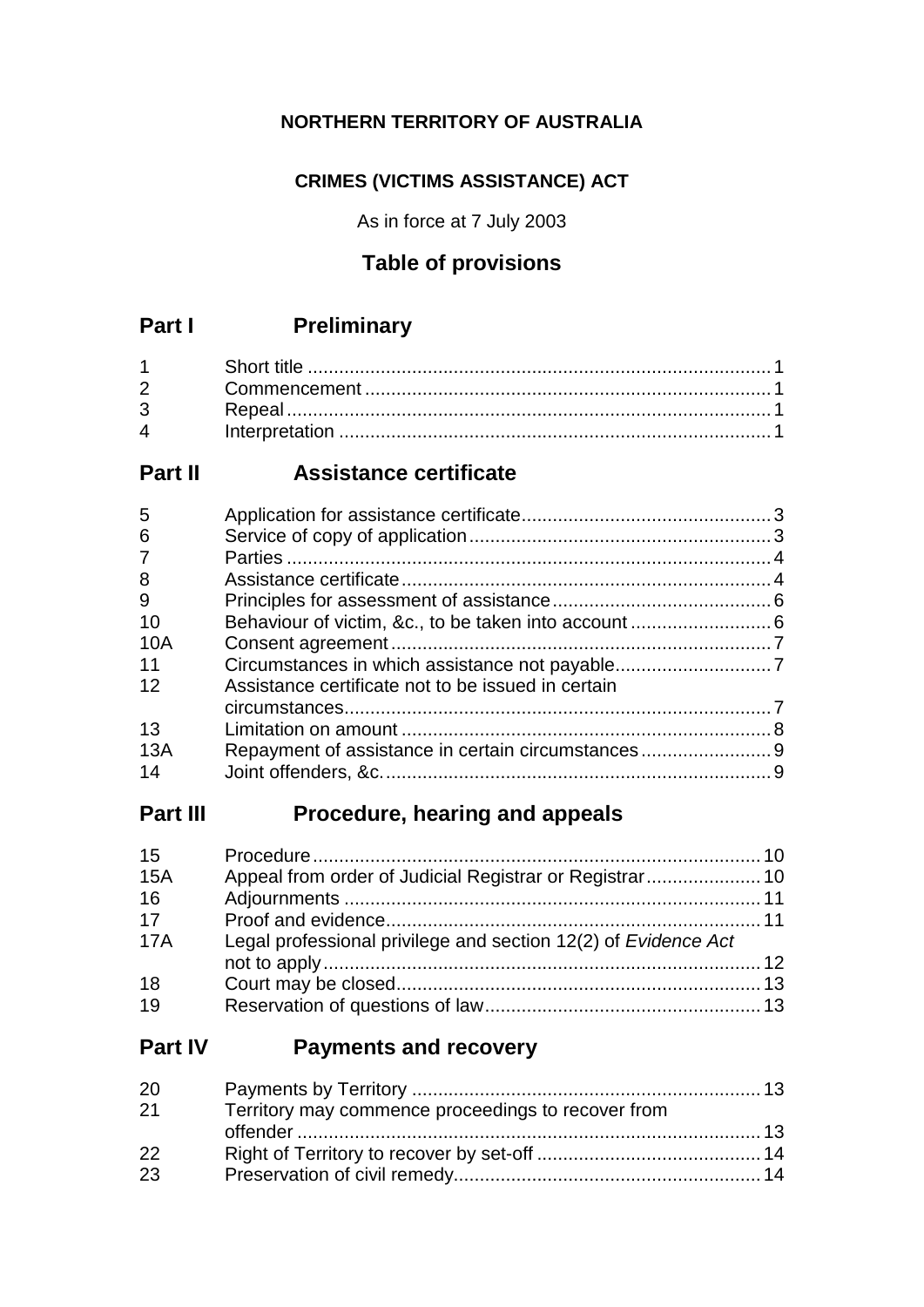| 24<br>25        |                                 |  |
|-----------------|---------------------------------|--|
| <b>Part IVA</b> | <b>Victims' Assistance Fund</b> |  |
| 25B             |                                 |  |
| <b>Part V</b>   | <b>Miscellaneous</b>            |  |
| 26<br>27        |                                 |  |
| <b>Part VI</b>  | Savings, &c., transitional      |  |
| 28              |                                 |  |
| <b>ENDNOTES</b> |                                 |  |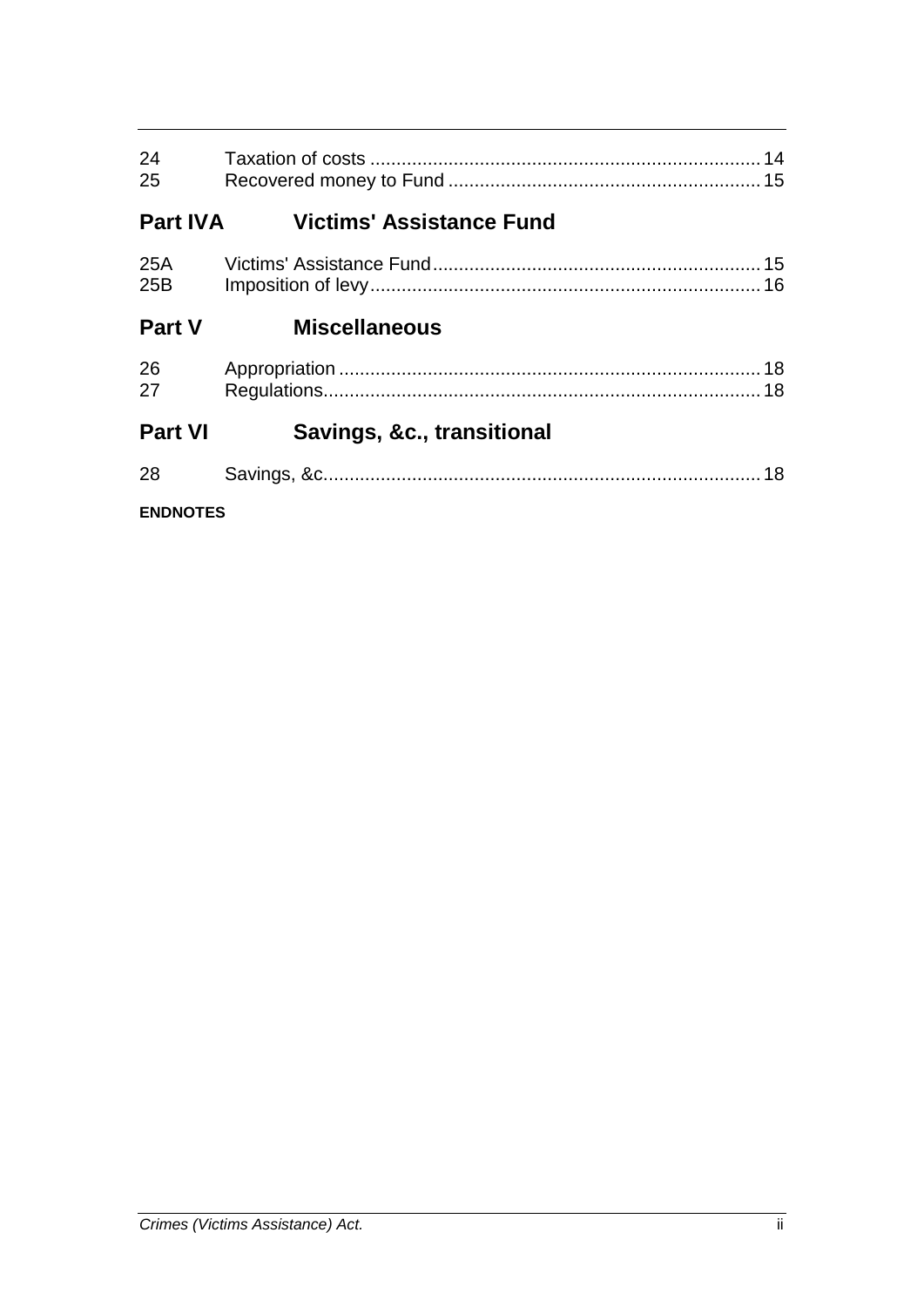## **NORTHERN TERRITORY OF AUSTRALIA**

As in force at 7 July 2003 \_\_\_\_\_\_\_\_\_\_\_\_\_\_\_\_\_\_\_\_

\_\_\_\_\_\_\_\_\_\_\_\_\_\_\_\_\_\_\_\_

## **CRIMES (VICTIMS ASSISTANCE) ACT**

## **An Act to provide assistance to certain persons injured or who suffer grief as a result of criminal acts**

## **Part I Preliminary**

## **1 Short title**

This Act may be cited as the *Crimes (Victims Assistance) Act*.

## **2 Commencement**

This Act shall come into operation on a date to be fixed by the Administrator by notice in the *Gazette*.

#### **3 Repeal**

The *Criminal Injuries (Compensation) Ordinance 1976* is repealed.

## **4 Interpretation**

(1) In this Act, unless the contrary intention appears:

*applicant* means a person who makes an application under section 5.

*assistance certificate* means an assistance certificate issued by the Court under section 8(1).

*Court* means the Local Court.

*de facto partner*, in relation to a deceased victim, means:

- (a) where the victim was a man a woman who, immediately before the victim's death, was living with him as his wife on a bona fide domestic basis although not married to him; and
- (b) where the victim was a woman a man who, immediately before the victim's death, was living with her as her husband on a bona fide domestic basis although not married to her.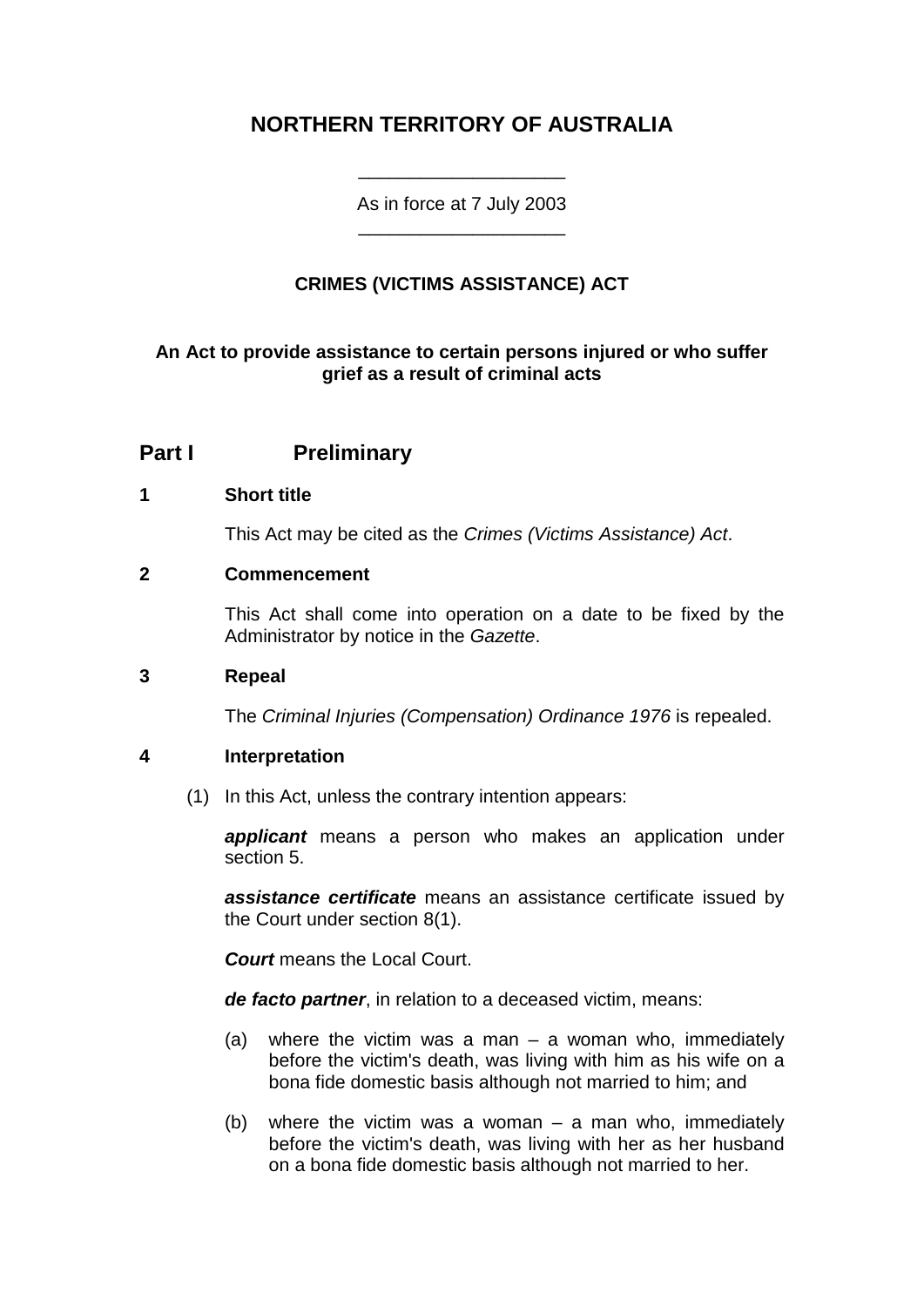*dependant*, in relation to a deceased victim, means a relative of the victim who:

- (a) at the time of the death of the victim was wholly or substantially dependent upon the victim financially; or
- (b) would have been so dependent but for the injury suffered by the deceased victim.

*Fund* means the Victims' Assistance Fund established by section 25A.

*injury* means bodily harm, mental injury, pregnancy, mental shock or nervous shock but does not include an injury arising from the loss of or damage to property (which loss or damage is the result of an offence relating to that property).

*offence* means an offence, whether indictable or not, committed by one or more persons which results in injury to another person.

*offender* means a person who commits an offence which results in an injury to another person.

*relative*, in relation to a deceased victim, means a person who:

- (a) is the widow or widower of the victim;
- (b) is the de facto partner of the victim;
- (c) was a stepchild of the victim, including a child of the de facto partner of the victim; or
- (d) was related by blood or adoption to the victim.

*victim* means a person who is injured or dies as the result of the commission of an offence by another person.

- (2) For the purpose of determining whether a person is a relative of a deceased victim, an Aboriginal who has entered into a relationship with another Aboriginal that is recognized as a traditional marriage by the community or group to which either Aboriginal belongs is married to the other Aboriginal, and all relationships shall be determined accordingly.
- (3) Where a child of a victim is born after the death of the victim, the child is deemed, for the purposes of this Act, to be a dependant of the deceased victim in all respects as if the child was born during the life of the victim.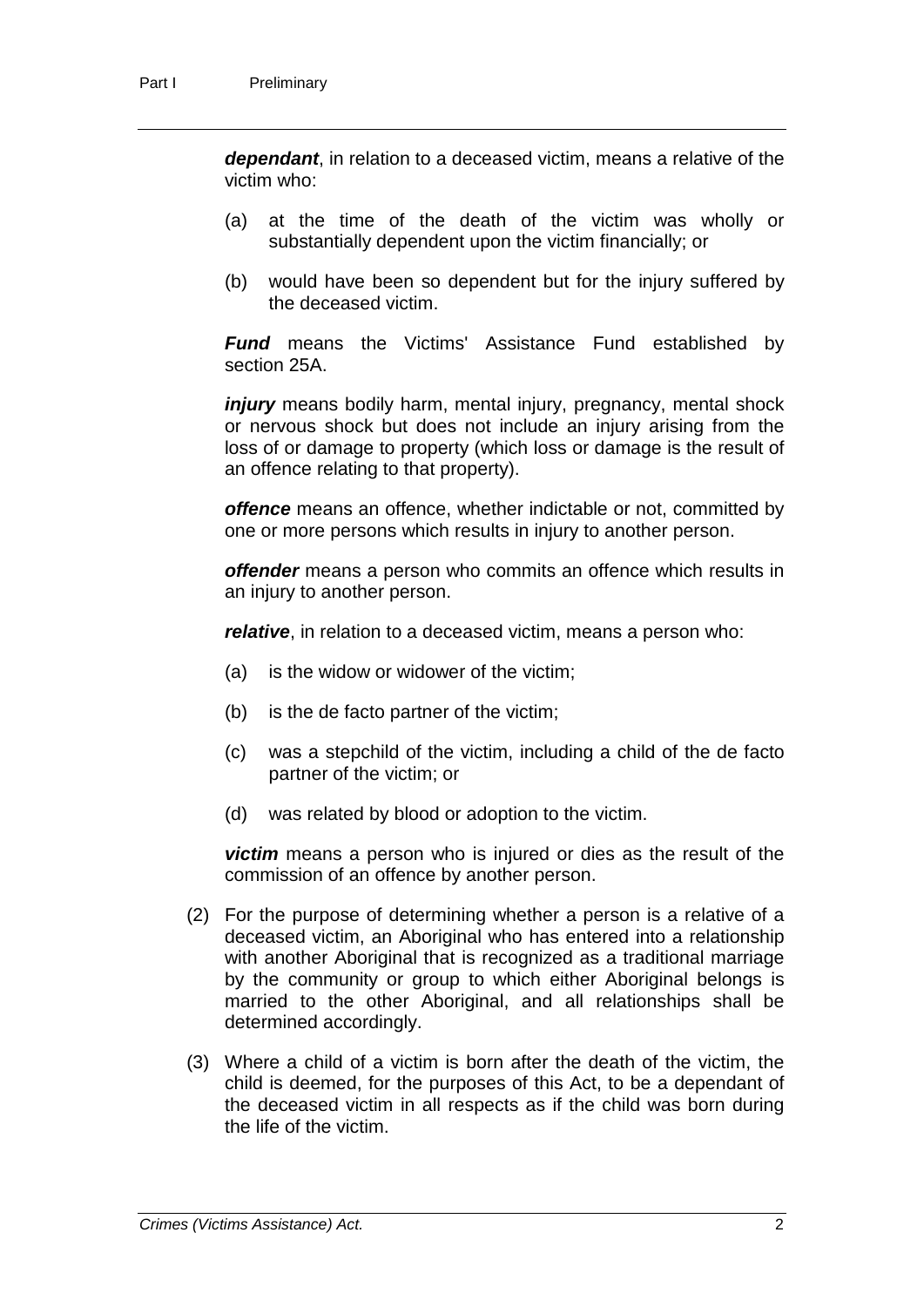## **Part II Assistance certificate**

## **5 Application for assistance certificate**

- (1) A victim or, where the victim is an infant or the Court is satisfied the victim, because of injury, disease or physical or mental infirmity, is not capable of managing his or her affairs in relation to the application, a person who, in the opinion of the Court, is a suitable person to represent the interests of a victim, may, within 12 months after the date of the offence, apply to a Court for an assistance certificate in respect of the injury suffered by the victim as a result of that offence.
- (2) Where a victim has died, as a result of the injury suffered by the victim, prior to the issue to him or her of an assistance certificate, a person who, in the opinion of the Court, is a suitable person to represent the interests of the dependants of the deceased victim may, within 12 months after the death of the victim, apply to the Court, on behalf of the dependants of the deceased victim, for an assistance certificate in respect of the financial loss suffered by the dependants.
- (2A) Where a victim has died as a result of the injury suffered by the victim:
	- (a) the widow or widower, or the de facto partner; or
	- (b) where the victim at the date of death had not attained the age of 18 years, a parent,

of the victim may, within 12 months after the death of the victim, apply to the Court for an assistance certificate in respect of the grief suffered by that person as a result of the death of the victim.

- (3) The Court may, as it thinks fit, extend the period within which an application under this section may be made.
- (4) Subject to subsection (3), the limitation on the time for making an application under this section shall apply to and in relation to a person under a disability notwithstanding any provision to the contrary in the *Limitation Act*.

## **6 Service of copy of application**

- (1) A copy of an application under section 5 is to be served on the Territory at the Office of the Solicitor for the Northern Territory not later than 7 days after the application is filed at the Court.
- (2) Service under subsection (1) may be effected by post, facsimile transmission or personal service.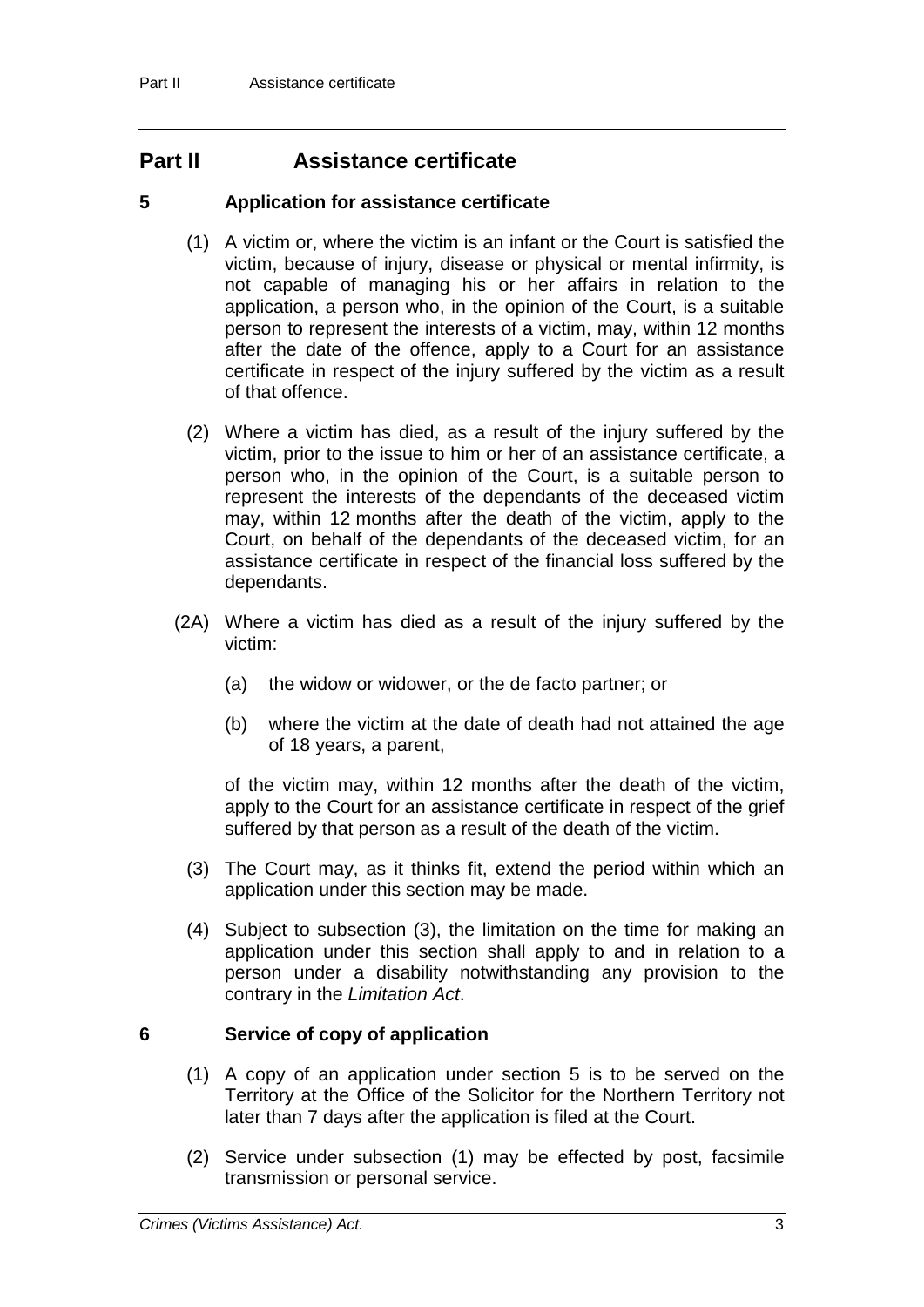## **7 Parties**

The parties to proceedings in respect of an application under section 5 are the applicant or applicants and the Territory.

## **8 Assistance certificate**

- (1) Upon hearing an application under section 5, the Court may issue an assistance certificate, but shall not issue more than one certificate in respect of any one application.
- (2) An assistance certificate shall certify that the Territory shall pay:
	- (a) in respect of an application under section 5(1), to the victim, an amount specified in the certificate by way of assistance for the injury suffered by the victim;
	- (b) in respect of an application under section 5(2), to the dependants, an amount specified in the certificate by way of assistance for the financial loss suffered by them as a result of the death of the victim (to be apportioned between the dependants, as the Court thinks fit); or
	- (c) in respect of an application under:
		- (i) section  $5(2A)(a) to$  to the widow or widower or the de facto partner; or
		- (ii) section  $5(2A)(b)$  to the parent,

of the victim, an amount specified in the certificate for grief suffered by that person or those persons, as the case may be, as a result of the death of the victim (to be apportioned, where applicable, as the Court thinks fit).

- (3) Subject to subsection (5), the Court shall not issue an assistance certificate in respect of an application under section 5(2A)(a) or (b) for grief suffered by an applicant as a result of the death of a victim unless it is satisfied that no other person has applied, or may apply, for assistance under the same paragraph for grief suffered as a result of the death of that victim.
- (4) Where, under subsection (3), the Court is satisfied that another person has applied, or may apply, for assistance under the same paragraph of section 5(2A), the Court shall adjourn the hearing of the application and order that, where another person:
	- (a) has applied for assistance, the applications be heard together; or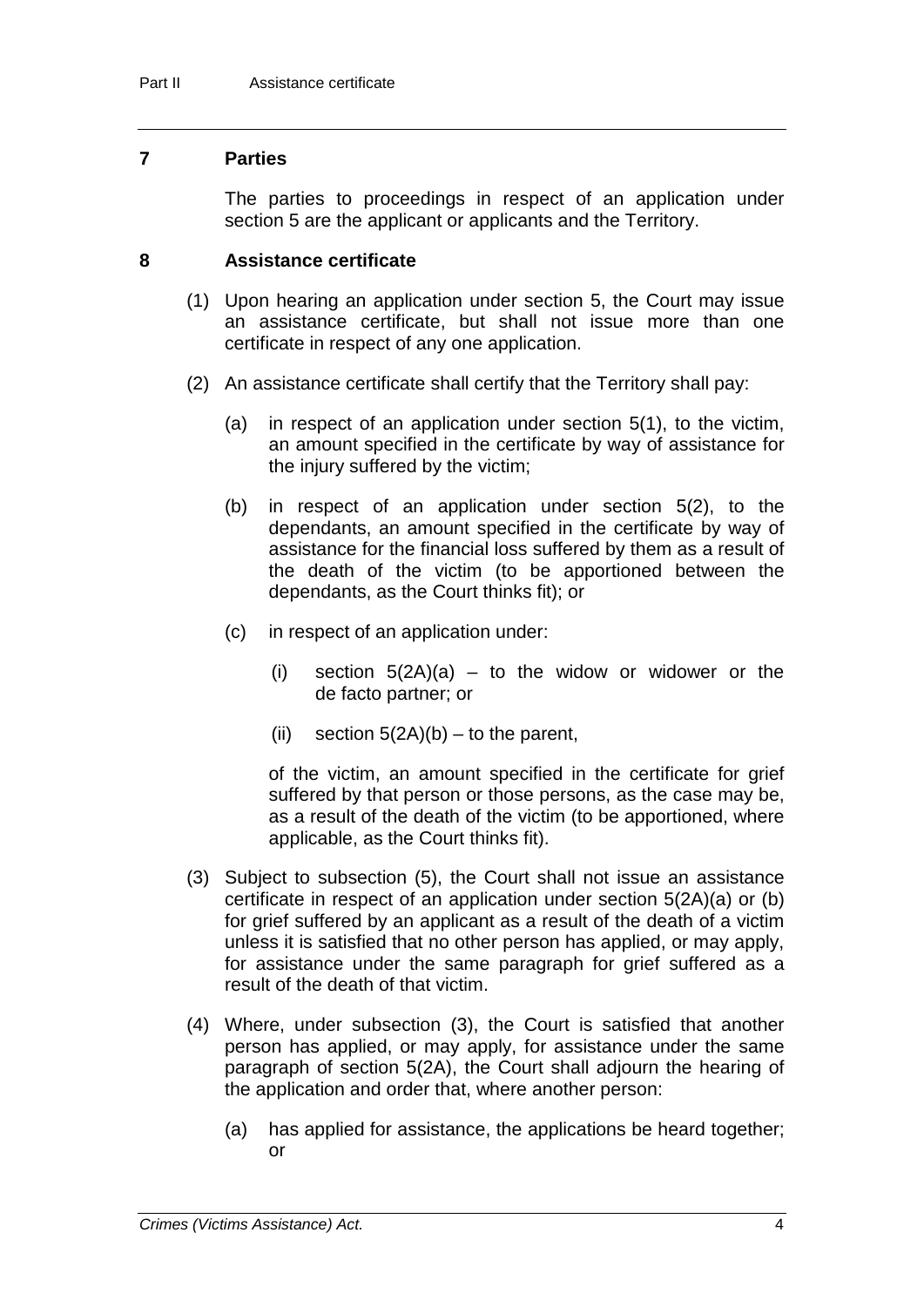(b) may apply for assistance, the applicant,

serve a copy of the application and a notice specifying the date and place to which the application is adjourned on such persons as the Court directs.

- (5) Where a person referred to in subsection (4) is served with a copy of the application and notice in accordance with that subsection, and that person:
	- (a) attends the Court on the date and at the place specified in the notice, that person shall be deemed to have made the application jointly with the applicant, and the Court may proceed to hear and determine the application on that basis, and the amount specified in an assistance certificate, if issued, on the determination of the application shall be apportioned between the person and the applicant as the Court thinks fit; or
	- (b) fails to attend the Court on the date and at the place specified in the notice, the Court shall, on being satisfied that the person has been served with a copy of the application and notice referred to in subsection (4), hear the application.
- (6) Service of the copy of an application and the notice referred to in subsection (4) shall be effected in such manner as the Court directs.
- (7) A person referred to in subsection 5(b) is, by virtue of this subsection, barred from making any other application under section 5(2A) in respect of the victim in relation to whose death the first application was made.
- (8) Where an application under section 5 is made by a person on behalf of another person, the Court may make such order as it thinks fit as to whom the assistance specified in the assistance certificate shall be paid and how that assistance is to be used or managed.
- (9) An order made under subsection (8) shall be endorsed on the assistance certificate.
- (10) Where the Court issues an assistance certificate it may, subject to this Act and the Regulations, such order as to costs and disbursements as it thinks fit.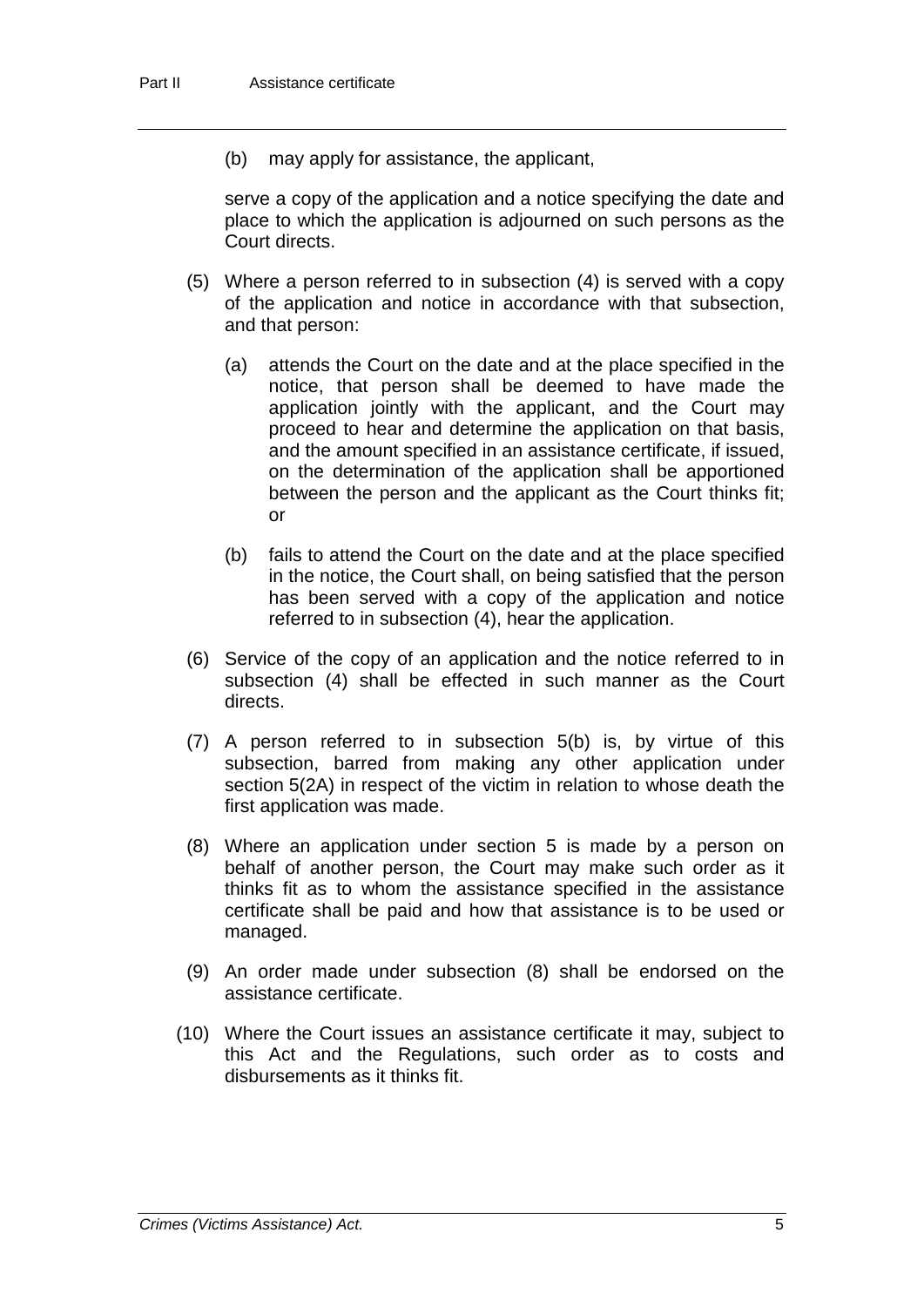## **9 Principles for assessment of assistance**

- (1) In assessing the amount of assistance to be specified in an assistance certificate in respect of an application under section 5(1) or (2), the Court may, subject to this Act include an amount in respect of:
	- (a) expenses actually incurred as a result of the injury suffered by, or the death of, the victim;
	- (b) pecuniary loss to the victim as a result of his or her total or partial incapacity for work;
	- (c) pecuniary loss to the dependants of the victim as a result of his or her death;
	- (d) any other pecuniary loss arising in consequence of injury suffered by, or the death of, the victim and any other expenses reasonably so incurred;
	- (e) pain and suffering of the victim;
	- (f) mental distress of the victim;
	- (g) loss of the amenities of life by the victim;
	- (h) loss of expectation of life by the victim; and
	- (j) loss of, or damage to, the clothing of the victim being worn at the time of the commission of the offence.
- (2) For the purposes of subsection (1)(f), mental distress does not include grief.

## **10 Behaviour of victim, &c., to be taken into account**

- (1) In considering an application for assistance, and in assessing the amount of assistance to be specified in an assistance certificate, the Court shall have regard to the conduct of the victim and to any other matters it considers relevant.
- (2) Where the Court, on having regard under subsection (1) to the conduct of the victim, is satisfied that the victim's conduct contributed to the injury or death of the victim it shall reduce the amount of assistance specified in the assistance certificate by such amount as it considers appropriate in all the circumstances.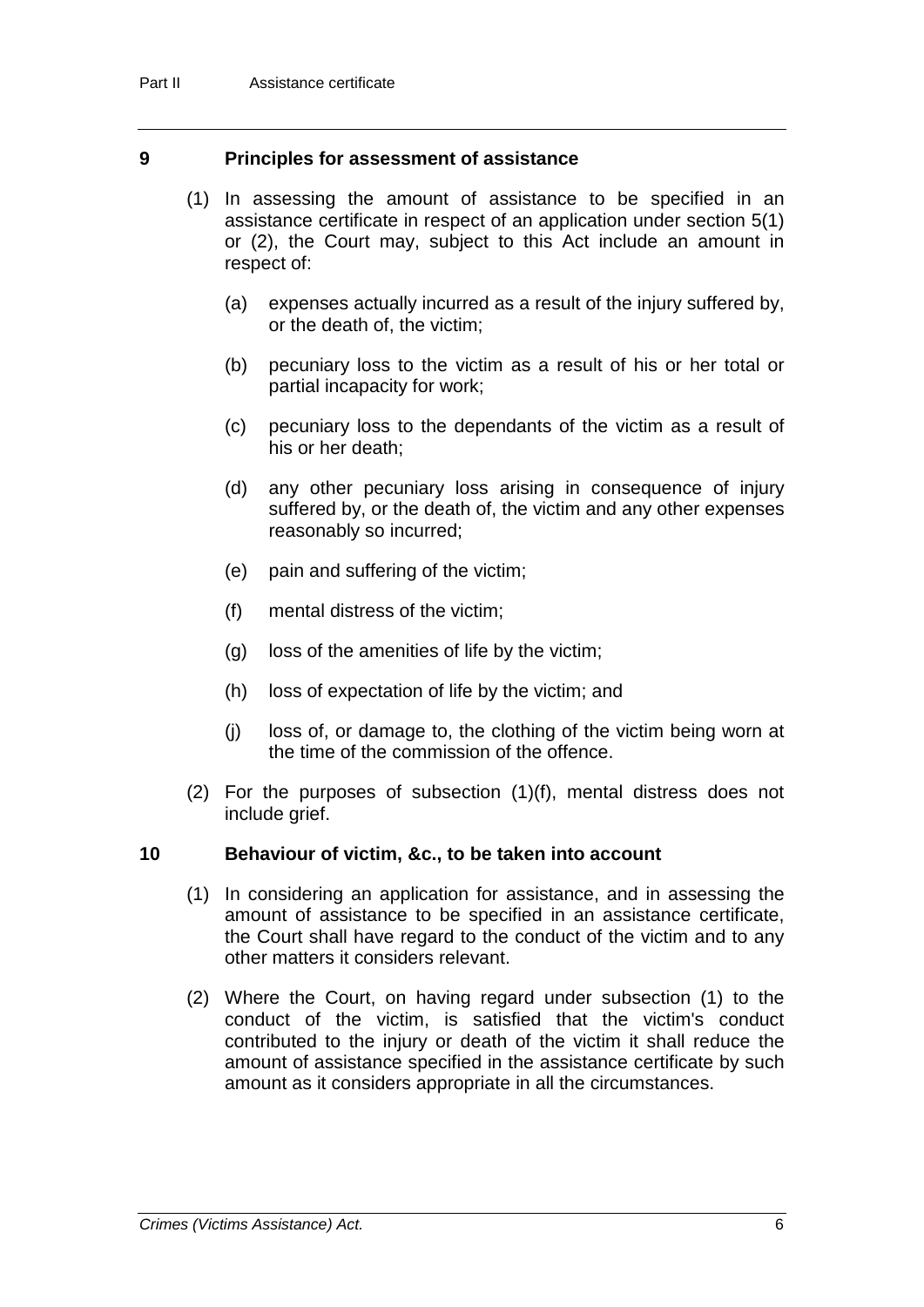## **10A Consent agreement**

- (1) Notwithstanding this Act, but subject to this section, where the parties to the proceedings agree on the amount of assistance to be specified in an assistance certificate, the Court shall, on being satisfied that such an agreement has been reached, issue an assistance certificate specifying the agreed amount.
- (2) Nothing in subsection (1) permits the issuing of an assistance certificate specifying an amount greater than that permitted by section 13.
- (3) If an applicant rejects an offer made by the Territory to pay an amount of assistance to him or her and, after hearing the application in respect of which that offer was made, the Court:
	- (a) issues an assistance certificate that specifies an amount of assistance equal to or less than the amount offered; and
	- (b) makes an order that the applicant is entitled to be paid costs in respect of his or her application,

the applicant is not entitled to costs incurred by him or her after the date on which the Territory made that offer.

## **11 Circumstances in which assistance not payable**

In assessing the amount of assistance to be specified in an assistance certificate, the Court shall not include an amount:

- (a) by way of exemplary, punitive or aggravated damages;
- (b) in respect of loss or damage to personal property other than property referred to in section 9(j); or
- (c) where the offence directly resulted in the victim becoming pregnant and the victim gives birth to a child – in respect of the maintenance of the child.

#### **12 Assistance certificate not to be issued in certain circumstances**

The Court shall not issue an assistance certificate:

- (a) where it is not satisfied, on the balance of probabilities, that the person whom the applicant claims was injured or killed was a victim within the meaning of this Act;
- (b) where the commission of the offence was not reported to a member of the Police Force within a reasonable time after the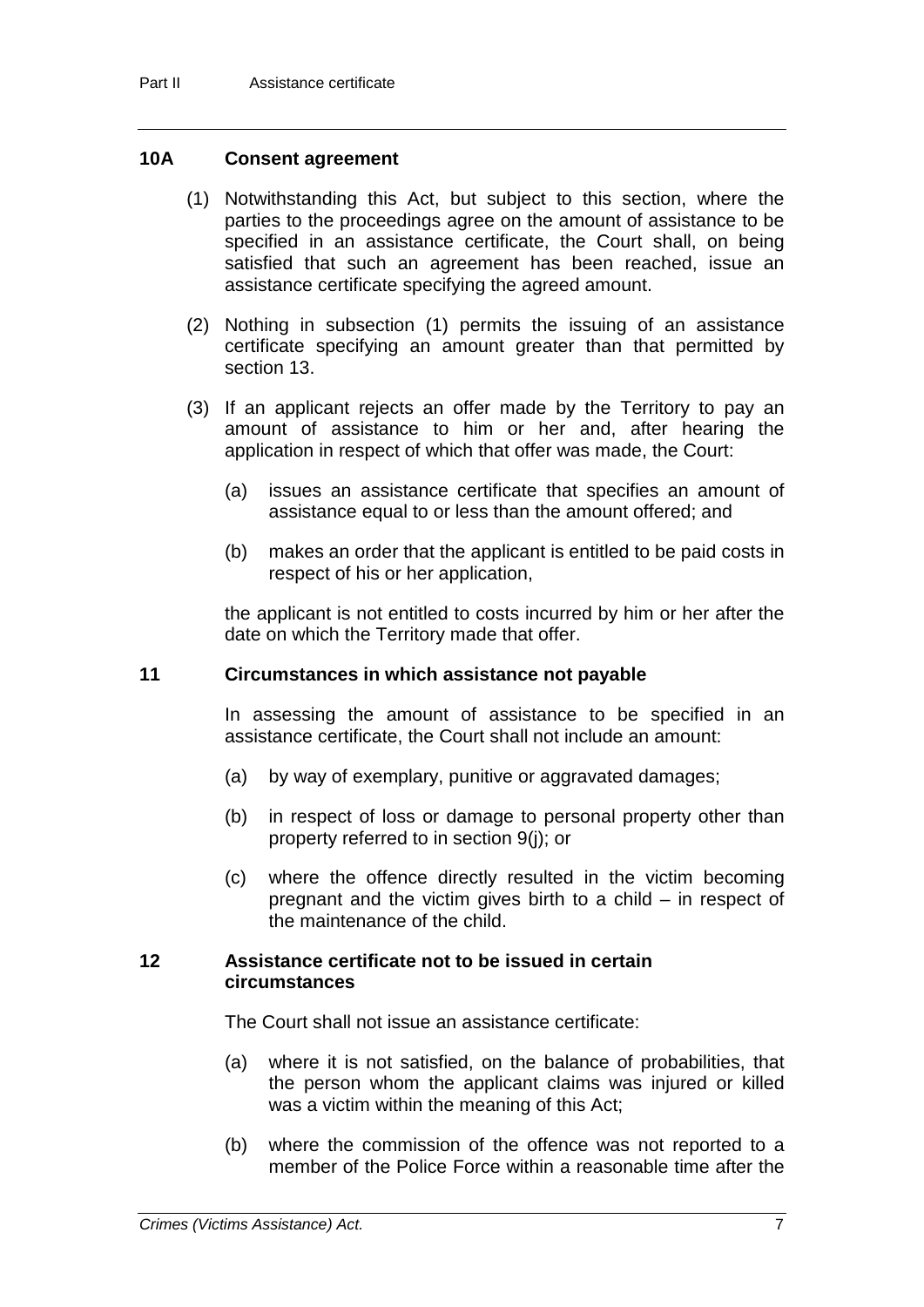commission of the offence, unless it is satisfied that circumstances existed which prevented the reporting of the commission of the offence;

- (ba) where the commission of the offence has not been reported to a member of the Police Force before the date on which the Court considers the issuing of the assistance certificate, unless the Court is satisfied that circumstances existed which prevented the reporting of the commission of the offence;
- (c) where an applicant or victim has failed to assist the Police Force in the investigation or prosecution of the offence;
- (d) where it is satisfied that the applicant has made the application in collusion with the offender;
- (e) in respect of an injury or death caused by, or arising out of, the use of a motor vehicle except where that use constitutes an offence under the Criminal Code; or
- (f) in respect of an injury or death that occurred during the commission of a crime by the victim.

## **13 Limitation on amount**

- (1) The amount specified in an assistance certificate in respect of an application under:
	- (a) section  $5(1)$  or  $(2)$  shall be not more than \$25,000 (including any amounts specified under section 9) or less than \$100; or
	- (b) section  $5(2A)$  subject to subsection (3), shall be \$3,000.
- (2) In assessing the amount to be specified in an assistance certificate the Court shall have regard to the amount of any payment received by or payable to the victim or a dependant of the victim for the injury or death of the victim caused by the commission of the offence including the amount of any payment received or payable:
	- (a) by way of compensation or damages from the offender or any person on behalf of the offender;
	- (aa) by way of private medical insurance benefit; or
	- (b) under:
		- (i) the *Motor Accidents (Compensation) Act*;
		- (ii) the *Work Health Act*; or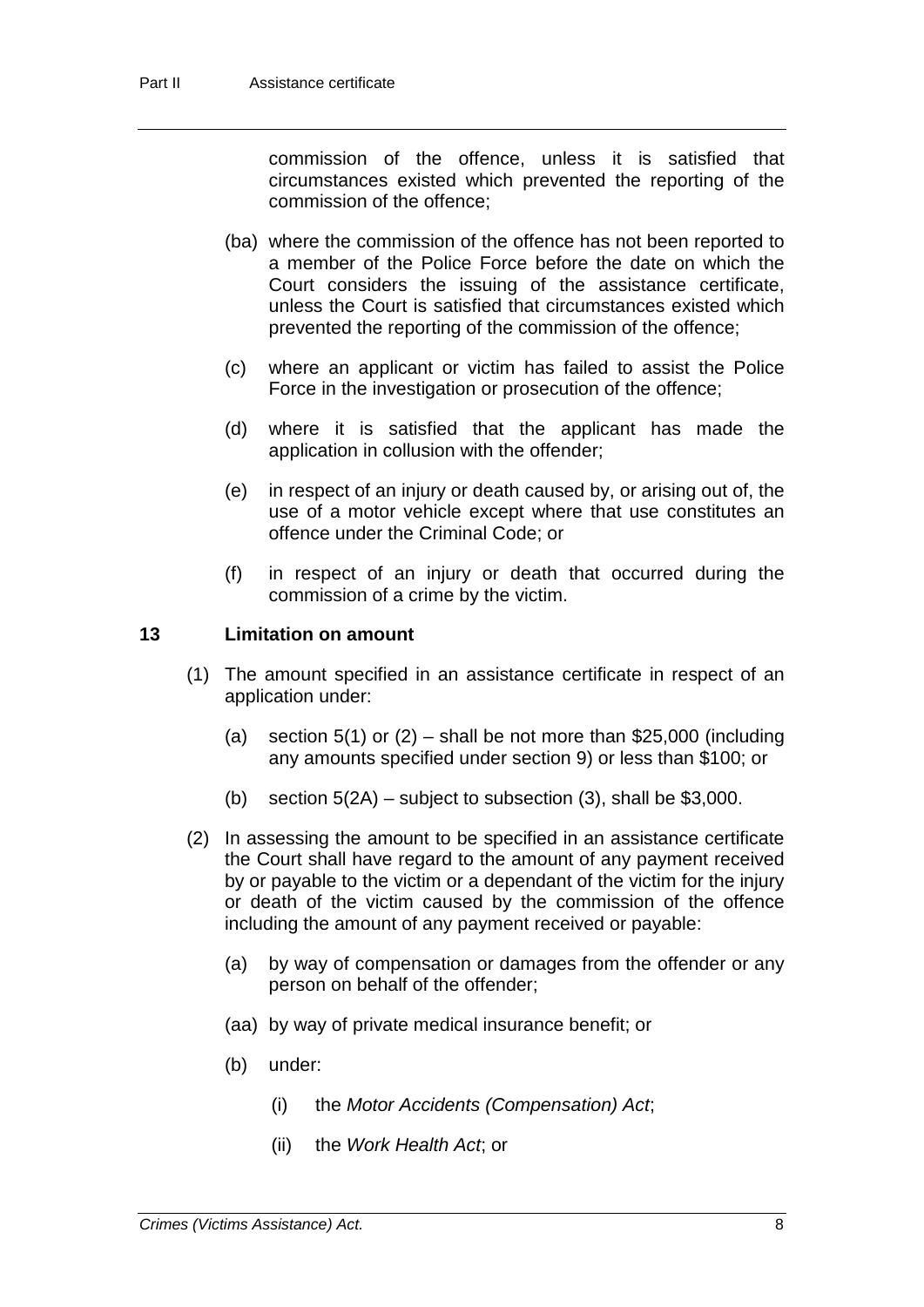(iii) a law of the Commonwealth, a State or another Territory of the Commonwealth relating to the payment of compensation to an employee in respect of death or injury resulting from an accident in or in connection with the employee's employment,

and the Court shall reduce the amount so specified in the assistance certificate by such amount as it considers appropriate in the circumstances.

(3) Notwithstanding subsection (1)(b), where more than one application is made under the same paragraph of section 5(2A) for grief suffered as the result of the death of a victim, the total of the amounts specified in the assistance certificates issued following the hearing of those applications shall be not greater than \$3000, apportioned as the Court thinks fit.

## **13A Repayment of assistance in certain circumstances**

- (1) Where the Court issues an assistance certificate and is satisfied that a victim or a dependant of a victim is, or may be, entitled to a payment referred to in section 13(2), the Court may make such order as to the repayment of the whole or a part of the amount specified in the certificate, if such a payment is received, under such circumstances as it thinks fit and specifies in the certificate.
- (2) A person who contravenes or fails to comply with an order under subsection (1) is guilty of an offence.

Penalty: \$2,000 or imprisonment for 6 months.

## **14 Joint offenders, &c.**

Where a victim suffers an injury or dies as a result of:

- (a) an offence committed by more than one offender;
- (b) a series of offences committed consecutively by one offender in circumstances in which those offences constitute a single incident; or
- (c) a series of offences committed simultaneously or consecutively by more than one offender acting in concert or in circumstances in which those offences constitute a single incident,

only one application may be made:

(d) under section 5(1) by or on behalf of the victim;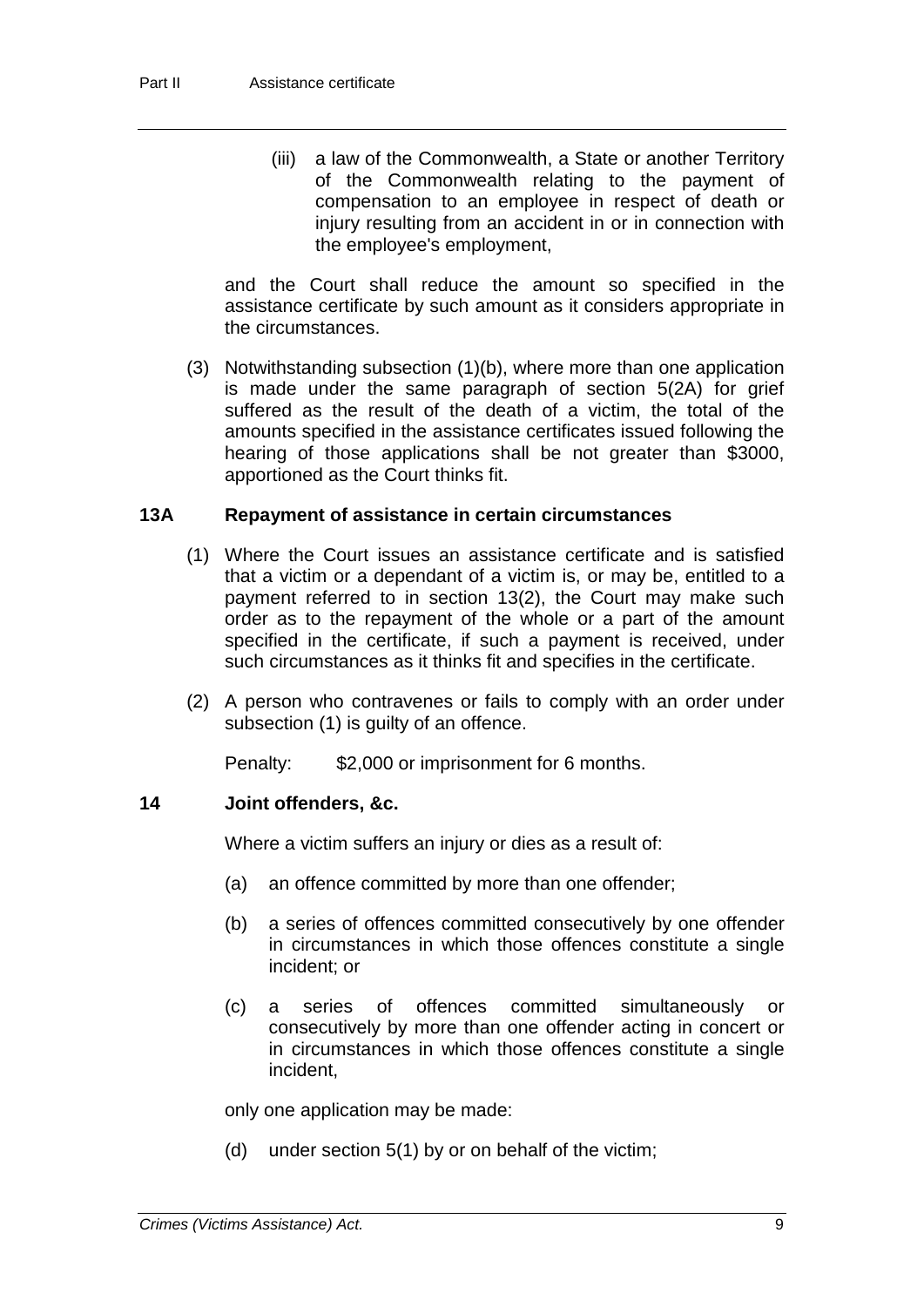- (e) under section 5(2) by or on behalf of the dependants of the victim; or
- (f) under section 5(2A) by each person permitted to make an application under that subsection,

in respect of that offence or incident, as the case may be.

## **Part III Procedure, hearing and appeals**

## **15 Procedure**

- (1) On the hearing by the Court of an application under section 5, the procedure of the Court is, subject to this Act, the Regulations and any rules or practice directions made or given specifically for the conduct of the business of the Court under this Act, within the discretion of the Court.
- (2) The hearing of an application under section 5 shall be conducted with as little formality and technicality, and with as much expedition, as the requirements of this Act and a proper consideration of the application permit.
- (3) Subject to this Act, the Court is not bound by any rules of evidence but may inform itself on any matter in such manner as it thinks fit.
- (4) A Judicial Registrar appointed under section 9(1) of the *Local Court Act* may exercise all the powers and perform all the functions of the Court under this Act, subject to practice directions given by the Chief Magistrate.

#### **15A Appeal from order of Judicial Registrar or Registrar**

- (1) A party to proceedings in respect of an application under section 5 may appeal to the Court constituted by a magistrate against a determination made by a Judicial Registrar that an assistance certificate is, or is not, to be issued.
- (2) A party to proceedings commenced under section 21 may appeal to the Court constituted by a magistrate against a determination made by a Judicial Registrar:
	- (a) that the Territory is entitled to recover from an offender a specified amount; or
	- (b) that the Territory is not entitled to recover any amount from an offender.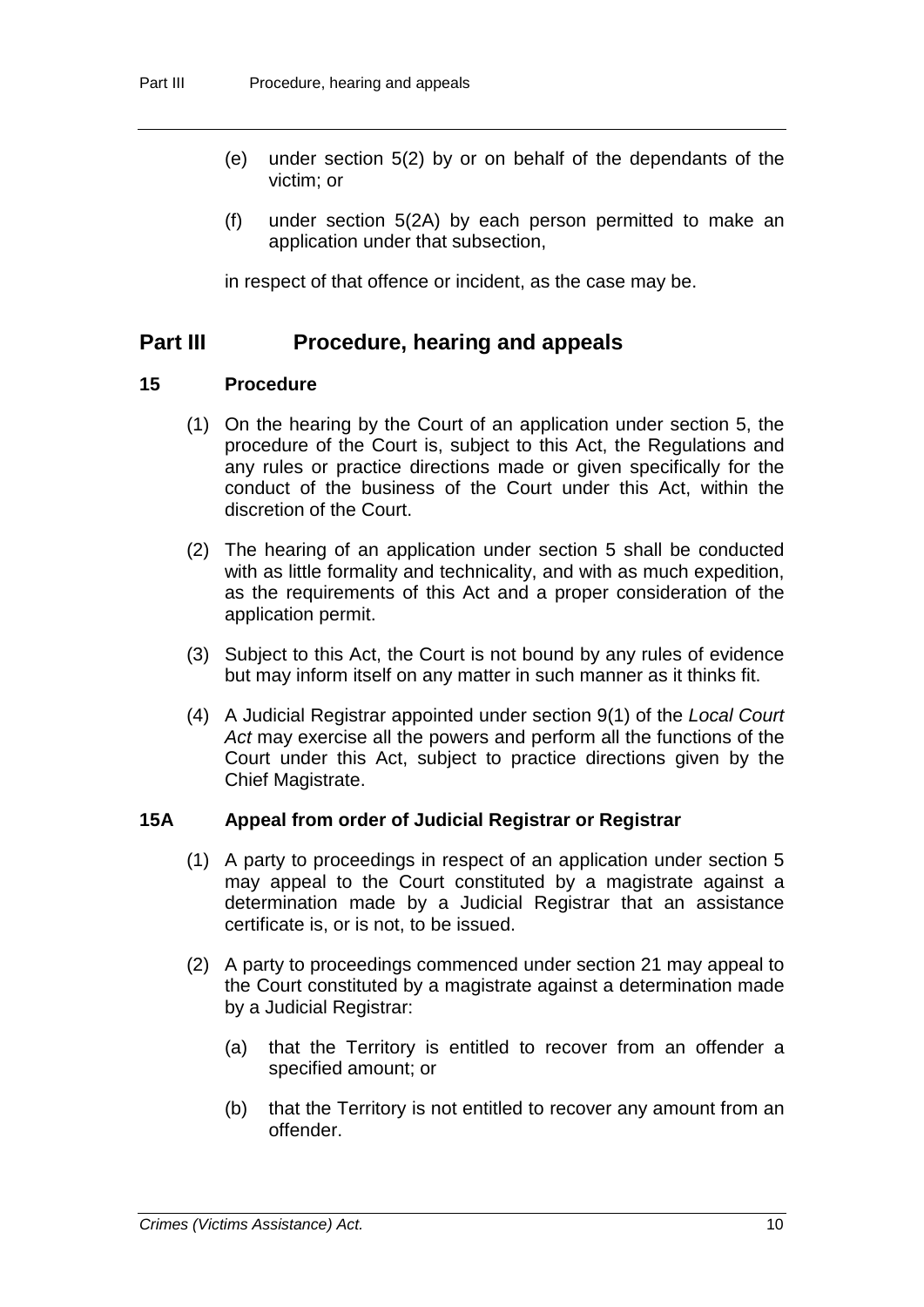- (3) An appeal under subsection (1) or (2) is to be in accordance with Part 37 of the *Local Court Rules*.
- (4) A party to proceedings under this Act may appeal to the Court constituted by a magistrate against an order in those proceedings made by a Judicial Registrar or Registrar.
- (5) An appeal under subsection (4) is to be in accordance with rule 4.04 of the *Local Court Rules*.
- (6) A party to proceedings under this Act is not entitled to appeal to the Supreme Court against a determination or an order to which this section applies.
- (7) An appeal under this section does not operate as a stay of the determination or order appealed against unless a magistrate orders otherwise.

## **16 Adjournments**

- (1) The Territory may, at any time before the Court has issued an assistance certificate, apply to the Court for an adjournment of proceedings under this Act on the ground that:
	- (a) a prosecution for an offence in respect of which the issue of an assistance certificate is sought has been, or is about to be, commenced;
	- (aa) the victim or dependant of the victim is an alleged offender in proceedings in respect of another application for an assistance certificate or in proceedings commenced or to be commenced under section 21;
	- (b) the victim or a dependant of the victim is, or may be, entitled to a payment referred to in section 13(2); or
	- (c) the applicant has made, or is entitled to make, another application under section 5.
- (2) Where the Territory applies under subsection (1), the Court may make an order adjourning the proceedings for such period as it thinks fit.

#### **17 Proof and evidence**

(1) A fact to be proved by an applicant in proceedings under this Act shall be sufficiently proved where it is proved on the balance of probabilities.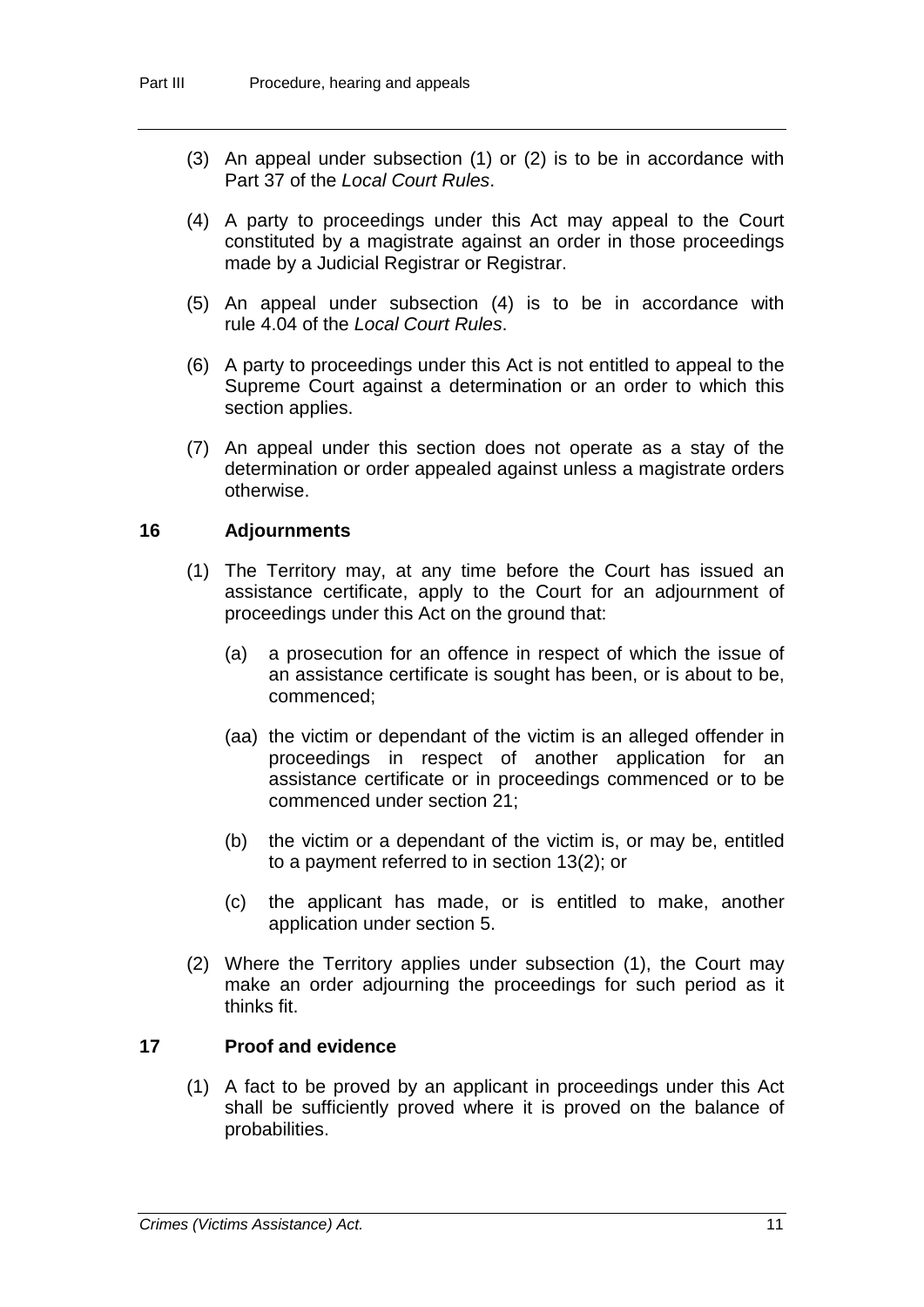- (2) In proceedings under this Act, the Court may receive in evidence any transcript of evidence in proceedings in any other court, and may draw any conclusions of fact therefrom that it considers proper.
- (3) In proceedings under this Act, all evidence other than the evidence referred to in subsection (4) is to be given by affidavit.
- (4) Evidence included in a sworn statement, a medical report, or any other report relevant to the victim's injury, filed at the Court in accordance with rules or practice directions referred to in section 15(1) or with an order of the Court, is not required to be given by affidavit, whether filed:
	- (a) before or after the commencement of this subsection; or
	- (b) in accordance with rules or practice directions in force before or after the commencement of the *Crimes (Victims Assistance) Rules*.
- (5) Subsection (4) does not prevent a report referred to in that subsection from being given by affidavit.
- (6) A party may cross-examine the deponent of an affidavit, or the person who made a statement or report referred to in subsection (4), only with the leave of the Court.

## **17A Legal professional privilege and section 12(2) of** *Evidence Act* **not to apply**

(1) In this section:

*hospital report* means a statement in writing concerning a victim made by or on behalf of a hospital, rehabilitation centre or other medical institution.

*medical expert* means a person lawfully practising in a branch of medicine, dentistry, pharmacology, occupational therapy, physiotherapy, rehabilitation, ergonomics or related field.

*medical report* means a statement in writing by a medical expert concerning a victim and includes a document which the medical expert intends should be read with the statement, whether the document was in existence at the time the statement was made or was a document which he or she obtained or caused to be brought into existence subsequently.

(2) The common law rule known as legal professional privilege does not apply to a medical report, hospital report or other medical document that relates to an application under section 5.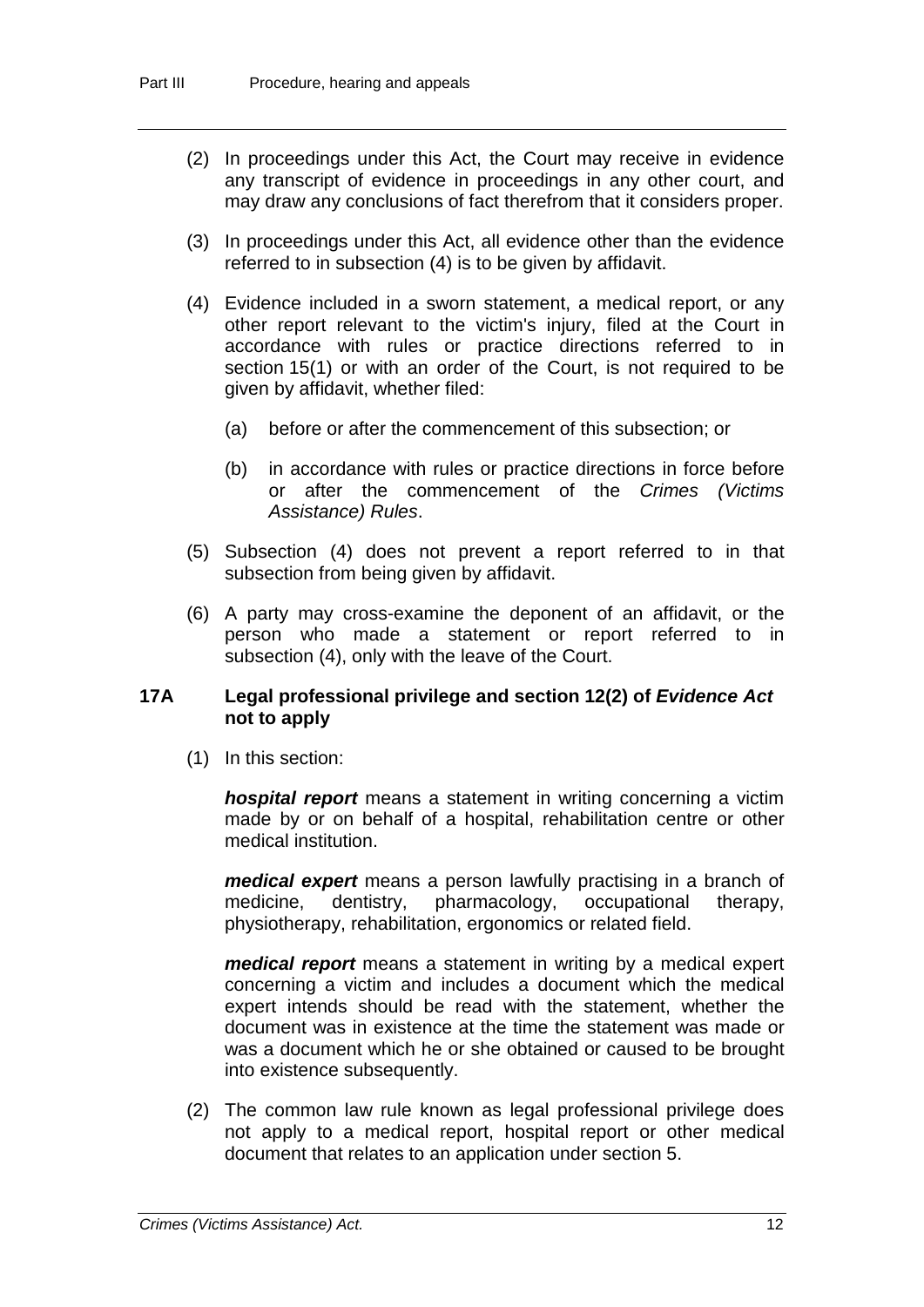(3) Section 12(2) of the *Evidence Act* does not apply in relation to proceedings under this Act.

## **18 Court may be closed**

The Court may, as it thinks fit, close proceedings under this Act to the public or a specified person or group of persons.

## **19 Reservation of questions of law**

- (1) The Court may reserve for the decision of the Supreme Court a question of law arising out of an application under section 5 and the decision of the Supreme Court shall be certified to and be binding on the Court.
- (2) Costs consequent on a reservation under subsection (1) are, subject to this Act and the Regulations, in the discretion of the Supreme Court.

## **Part IV Payments and recovery**

## **20 Payments by Territory**

The Territory shall, within 28 days after the issue of an assistance certificate, pay the amount specified in the certificate:

- (a) to the applicant; or
- (b) in accordance with any order made under section 8(8),

as the case may be, and as soon as practicable pay such amount, by way of costs and disbursements, as is ordered by the Court.

#### **21 Territory may commence proceedings to recover from offender**

- (1) Where the Territory has paid an amount under section 20, it may commence proceedings for recovery of an equal amount from the offender alleged to have committed the offence that resulted in the injury or death in respect of which the payment was made.
- (2) Proceedings under this section are to be commenced not later than 3 years after the date of issue of the assistance certificate relating to the amount paid under section 20.
- (3) In proceedings under this section, the Territory must prove to the satisfaction of the Court:
	- (a) that the Territory paid an amount under section 20;
	- (b) the total amount paid by the Territory under section 20; and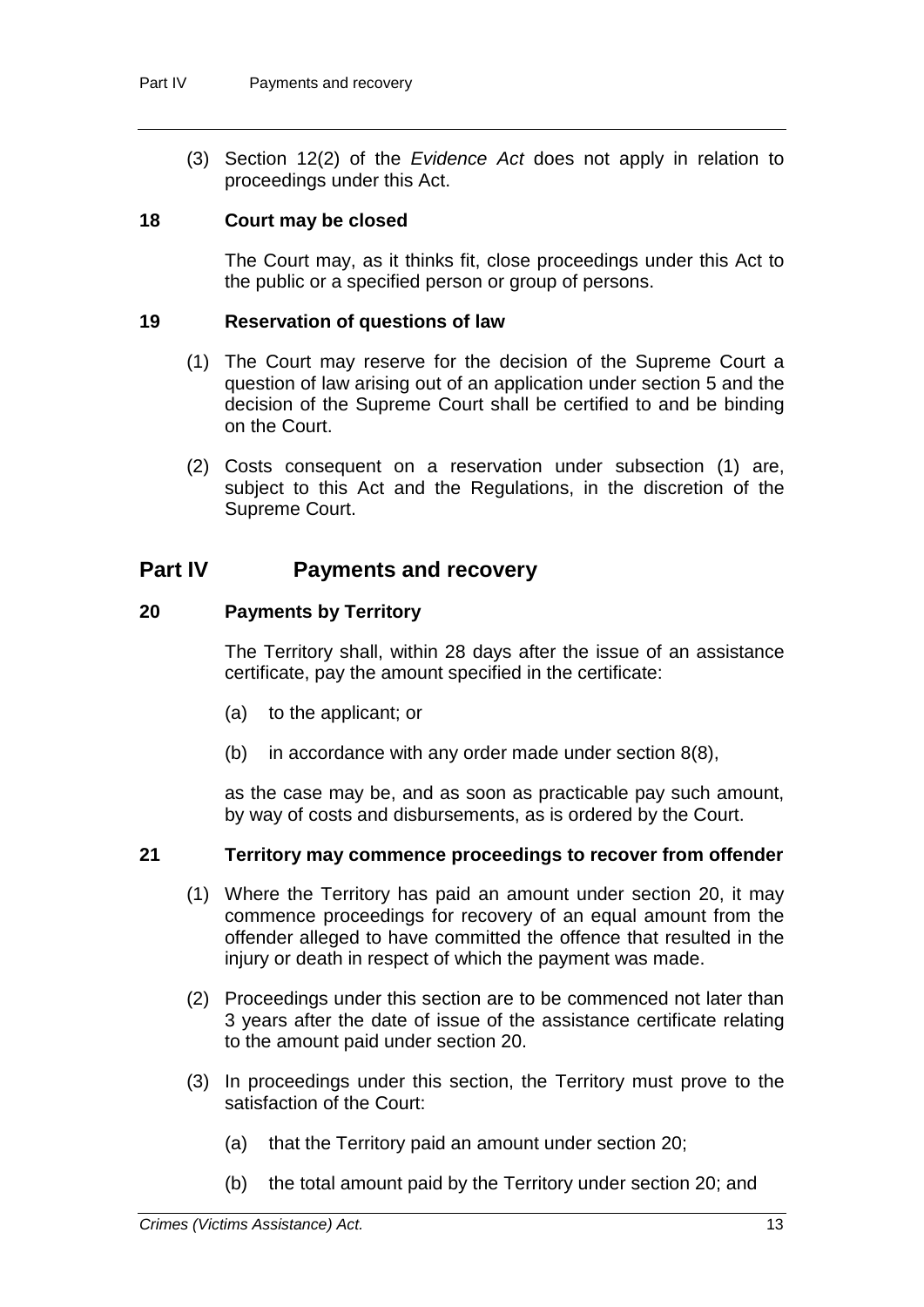- (c) that the offender named in the proceedings was found guilty of an offence that resulted in the injury or death in respect of which that payment was made or that on the balance of probabilities the offender committed that offence.
- (4) The Court may reduce the amount to be recovered by the Territory in proceedings under this section if:
	- (a) the offender satisfies the Court that the victim contributed to his or her injuries or death; or
	- (b) the Court is satisfied that the amount paid under section 20 was excessive in the circumstances.
- (5) Subsection (4) applies even though the amount of assistance has already been reduced under section 10(2).
- (6) If the Court is satisfied that the assistance certificate specifying the amount to be paid by the Territory should not have been issued, the Court may determine that the Territory is not entitled to recover any amount from the offender.

## **22 Right of Territory to recover by set-off**

After an order has been made in proceedings under section 21 that the Territory may recover an amount from a person who is an alleged offender in respect of an application under section 5, the Territory has the right to recover all or part of that amount by way of set-off where, in respect of another application under section 5, an amount of assistance is payable to that person.

## **23 Preservation of civil remedy**

- (1) Nothing in this Act affects the right of a person to claim or recover compensation or damages otherwise than under this Act.
- (2) A Court by which an action for damages under a law, other than this Act, is heard shall not take into consideration that an amount by way of assistance has been or may be paid under this Act.

#### **24 Taxation of costs**

- (1) A legal practitioner shall not be entitled:
	- (a) to recover from an applicant costs in respect of an application under section 5;
	- (b) to claim a lien in respect of costs on an amount paid or payable under section 20; or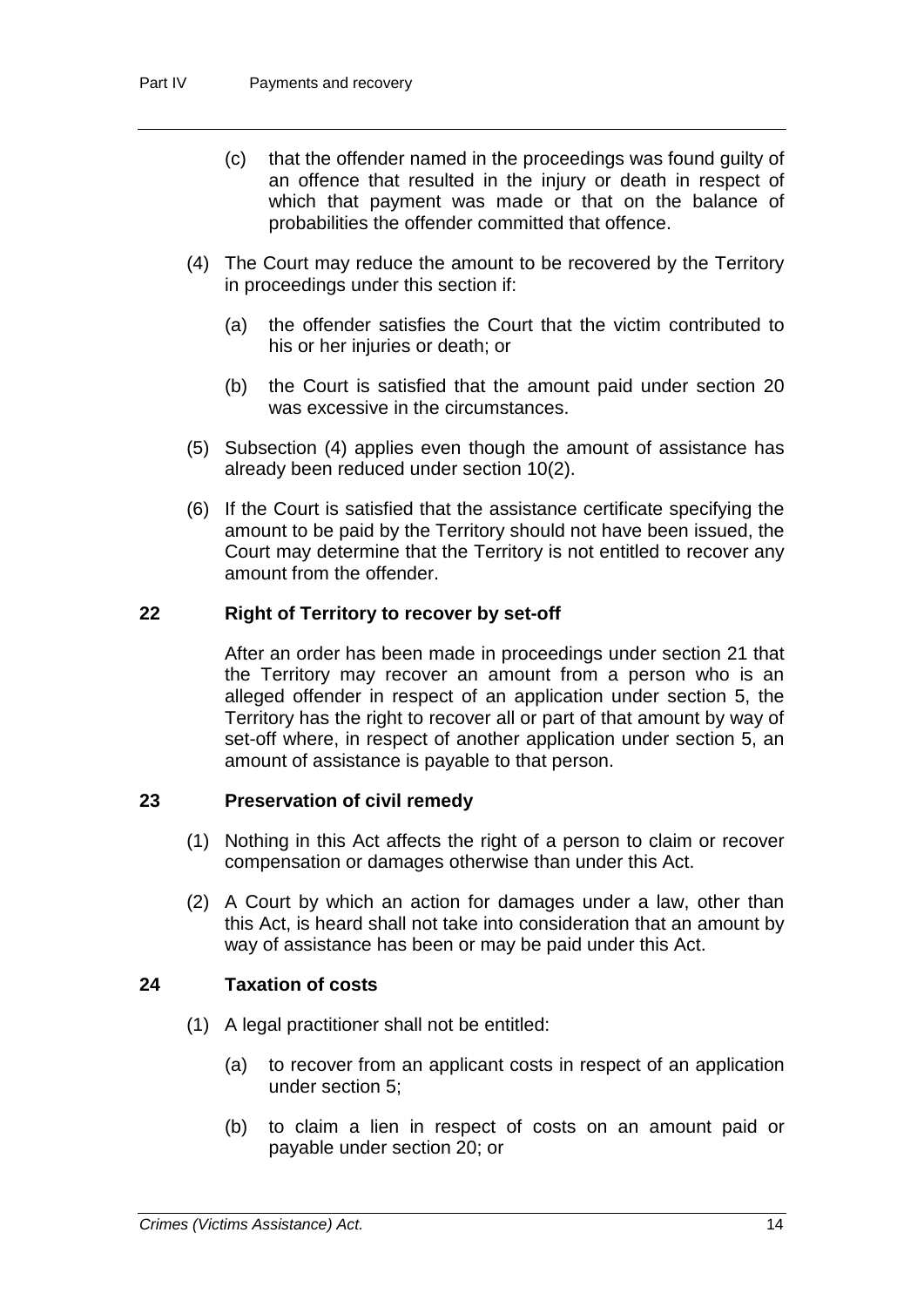(c) to deduct costs from an amount so paid or payable,

except to the extent to which the costs have been allowed as between the legal practitioner and the applicant by the Court on the application of the legal practitioner or the applicant.

- (2) Subsection (1) does not apply to costs which are disbursements of the legal practitioner.
- (3) If the Court dismisses or strikes out an application under section 5, the Court may order that the applicant must pay all or part of the costs incurred by the Territory in respect of the application.
- (4) The Regulations:
	- (a) may prescribe a lump sum fee for specified work done in respect of an application under section 5, and specified disbursements incurred in doing that work, as the costs allowable in respect of that application; and
	- (b) may prescribe a percentage of the costs otherwise allowable under the Appendix to Order 63 of the *Supreme Court Rules* as the costs allowable for work done in respect of an application under section 5.
- (5) A legal practitioner who is entitled to recover costs in respect of an application under section 5 may claim those costs as prescribed under subsection (4)(a) or as prescribed under subsection (4)(b).

#### **25 Recovered money to Fund**

Any money recovered by the Minister under this Act shall be paid into the Fund.

## **Part IVA Victims' Assistance Fund**

#### **25A Victims' Assistance Fund**

- (1) There is established a fund to be known as the Victims' Assistance Fund.
- (2) The Fund shall consist of money:
	- (a) appropriated for the purposes of the Fund to the department for the time being principally responsible under the Minister for the administration of this Act;
	- (b) paid into the Fund under subsection (3);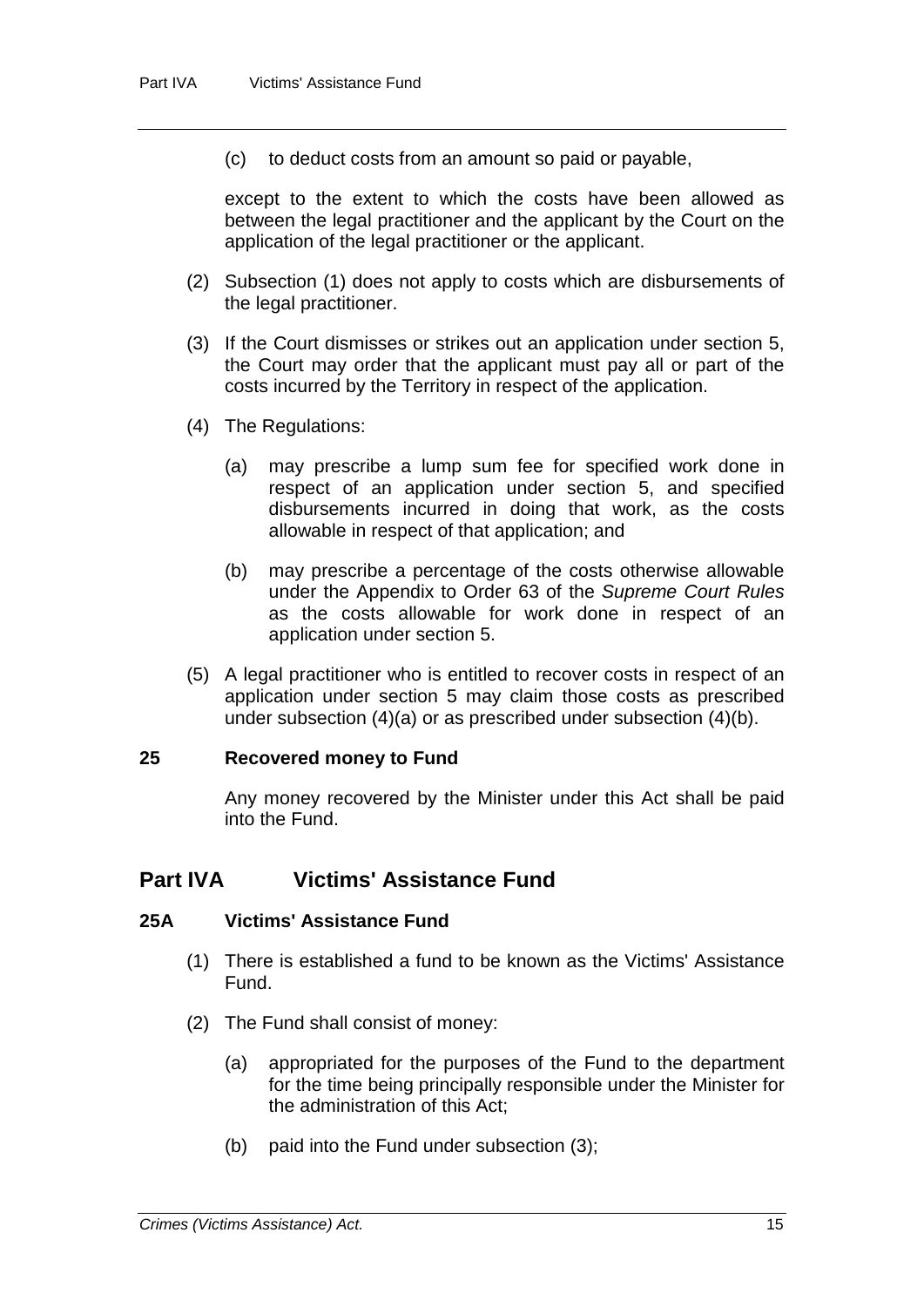- (c) recovered by the Territory under this Act; and
- (d) paid into the Fund in pursuance of any other Act.
- (3) In each financial year the prescribed proportion of the aggregate amount paid into the Consolidated Revenue Account by way of fines, and the total amount of the levy imposed under section 25B, shall be paid into the Fund.
- (4) The money of the Fund shall be credited into a fund maintained within the Agency Operating Account for that purpose.
- (5) A payment made after the commencement of the *Crimes Compensation Amendment Act 1989* under this Act or the *Criminal Injuries (Compensation) Act* as continued in force by section 28(1) shall be debited to the Fund.

## **25B Imposition of levy**

(1) In this section:

*enforcement order* has the same meaning as in the *Fines and Penalties (Recovery) Act*.

*infringement notice* has the same meaning as in section 9 of the *Fines and Penalties (Recovery) Act*.

*notice of enforcement order* has the same meaning as in Division 6 of Part 5 of the *Fines and Penalties (Recovery) Act*.

*offence* means any offence against a law in force in the Territory.

- (2) A levy is imposed for the purpose of providing a source of revenue for the Fund.
- (3) Subject to such exceptions as may be prescribed, a levy is imposed on a person:
	- (a) found guilty of an offence after the commencement of the *Crimes Compensation Amendment Act 1989* other than where the person is imprisoned for that offence;
	- (b) who discharges or expiates an offence, or who makes a payment of a specified sum in lieu of a penalty which may otherwise be imposed for an offence, in pursuance of an infringement notice issued after the commencement of the *Crimes Compensation Amendment Act 1989*; or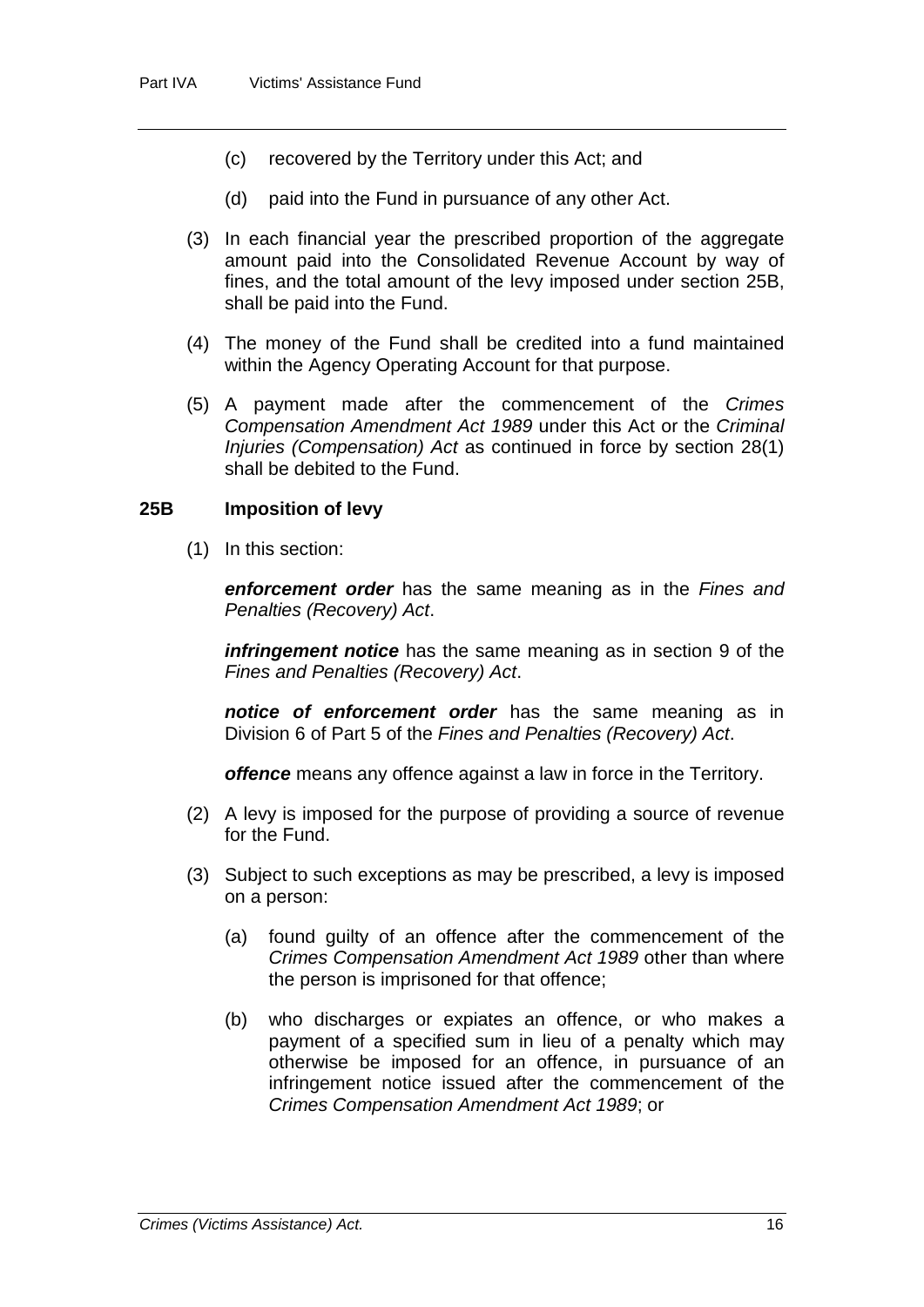- (c) against whom an enforcement order is made after the commencement of the *Crimes Compensation Amendment Act 1989*.
- (4) Subject to subsections (5) and (6), the amount of the levy is, where the person is found guilty of:
	- (a) an offence following the presentation of an indictment  $-$  \$60; or
	- (b) any other offence \$40.
- (5) Where, but for this subsection, the amount of the levy payable by a juvenile would exceed \$20, the amount of the levy is \$20.
- (6) Notwithstanding subsection (4), the levy imposed on a person referred to in subsection (3)(b) or (c) is \$10.
- (7) Where a levy is payable under this section by a person found guilty of an offence:
	- (a) the amount of the levy shall be shown in:
		- (i) any formal record of the finding of guilt and sentence; and
		- (ii) any notice of the finding of guilt or sentence given to the defendant; and
	- (b) the levy shall, for all purposes, be deemed to be a fine or sum of money or to form part of the fine or sum of money adjudged to be paid by the court in respect of the offence to which the levy relates and payment of the levy may be enforced under the *Fines and Penalties (Recovery) Act*.
- (8) A court shall not reduce the levy payable under this section or exonerate a person found guilty of an offence from liability to pay it.
- (9) For the purposes of this section, an infringement notice, enforcement order and a notice of enforcement order shall specify the amount of the levy.
- (10) Notwithstanding any other law in force in the Territory, a person referred to in subsection (3)(b) or (c) is not immune from prosecution in respect of an offence referred to in that subsection unless the sum specified in the infringement notice or the notice of enforcement order, as the case may be, and the levy imposed by this section is paid.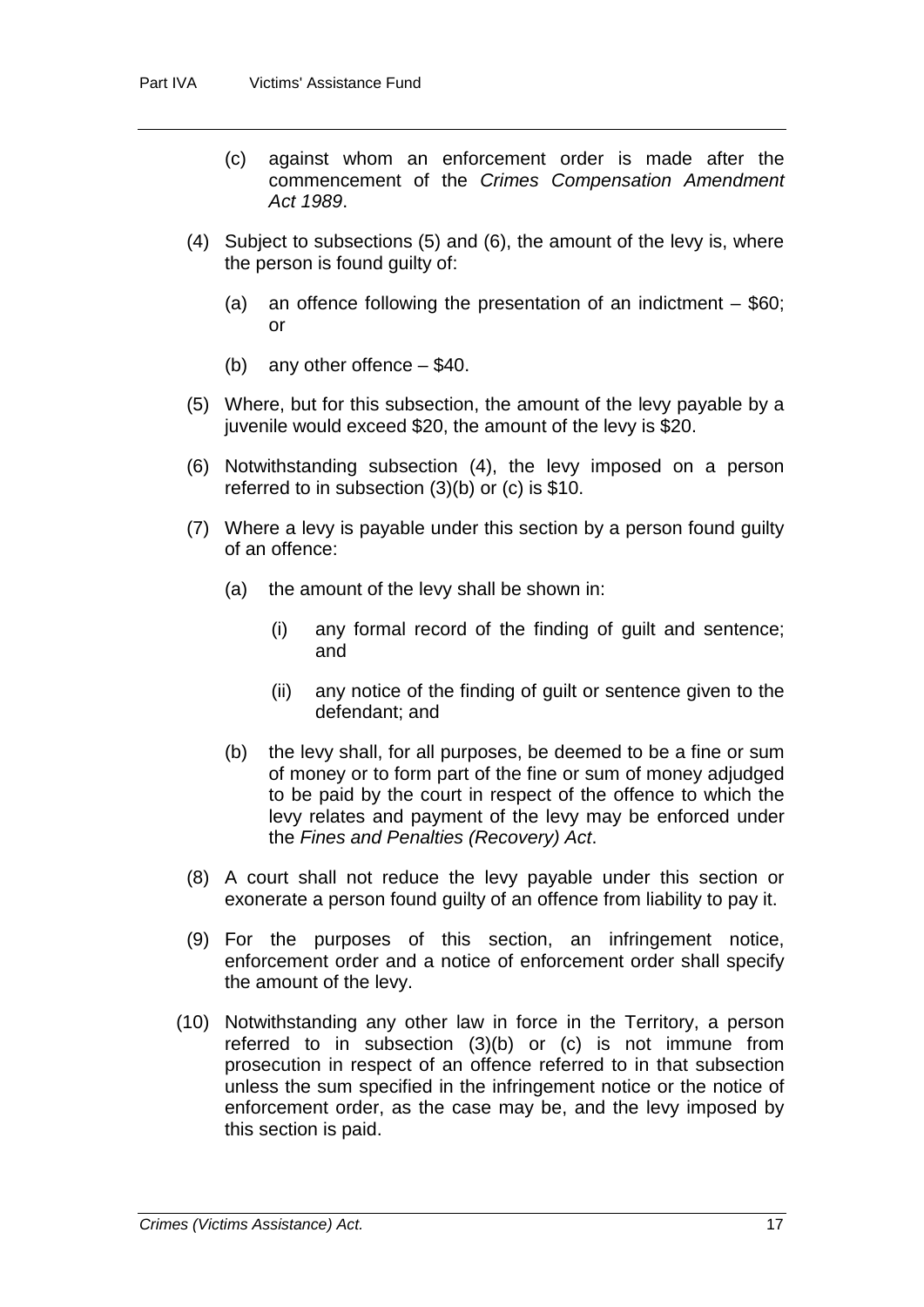(11) Where any money is paid by a person in respect of a penalty imposed for an offence or an alleged offence committed by that person, that money shall be firstly appropriated for the purpose of meeting the person's liability for the levy imposed by this section.

## **Part V Miscellaneous**

## **26 Appropriation**

A payment under section 25A(3) shall be made from the public moneys of the Territory and the Allocation for that purpose is hereby established or increased to the extent necessary.

## **27 Regulations**

The Administrator may make regulations, not inconsistent with this Act, prescribing all matters required or permitted by this Act to be prescribed, or necessary or convenient to be prescribed for carrying out or giving effect to this Act.

## **Part VI Savings, &c., transitional**

## **28 Savings, &c.**

- (1) Notwithstanding the repeal effected by section 3, the *Criminal Injuries (Compensation) Act* as in force immediately before the commencement of this Act continues to have effect to and in relation to an injury occurring before the commencement of this Act.
- (2) Where, prior to the commencement of this Act, a payment in respect of costs was purported to be made under the *Criminal Injuries (Compensation) Act* as then in force, that payment is deemed to be a valid payment under that Act.
- (3) Where a person:
	- (a) at any time prior to the commencement of this Act, applied to the Minister under section 5 of the *Criminal Injuries (Compensation) Act* as then in force and the Minister made a payment under section 6 of that Act to the person but the amount of the payment did not include an amount by way of costs; or
	- (b) receives a payment under section 6 of the *Criminal Injuries (Compensation) Act* by virtue of subsection (1),

that person may be paid such an amount by way of costs as the Minister thinks fit.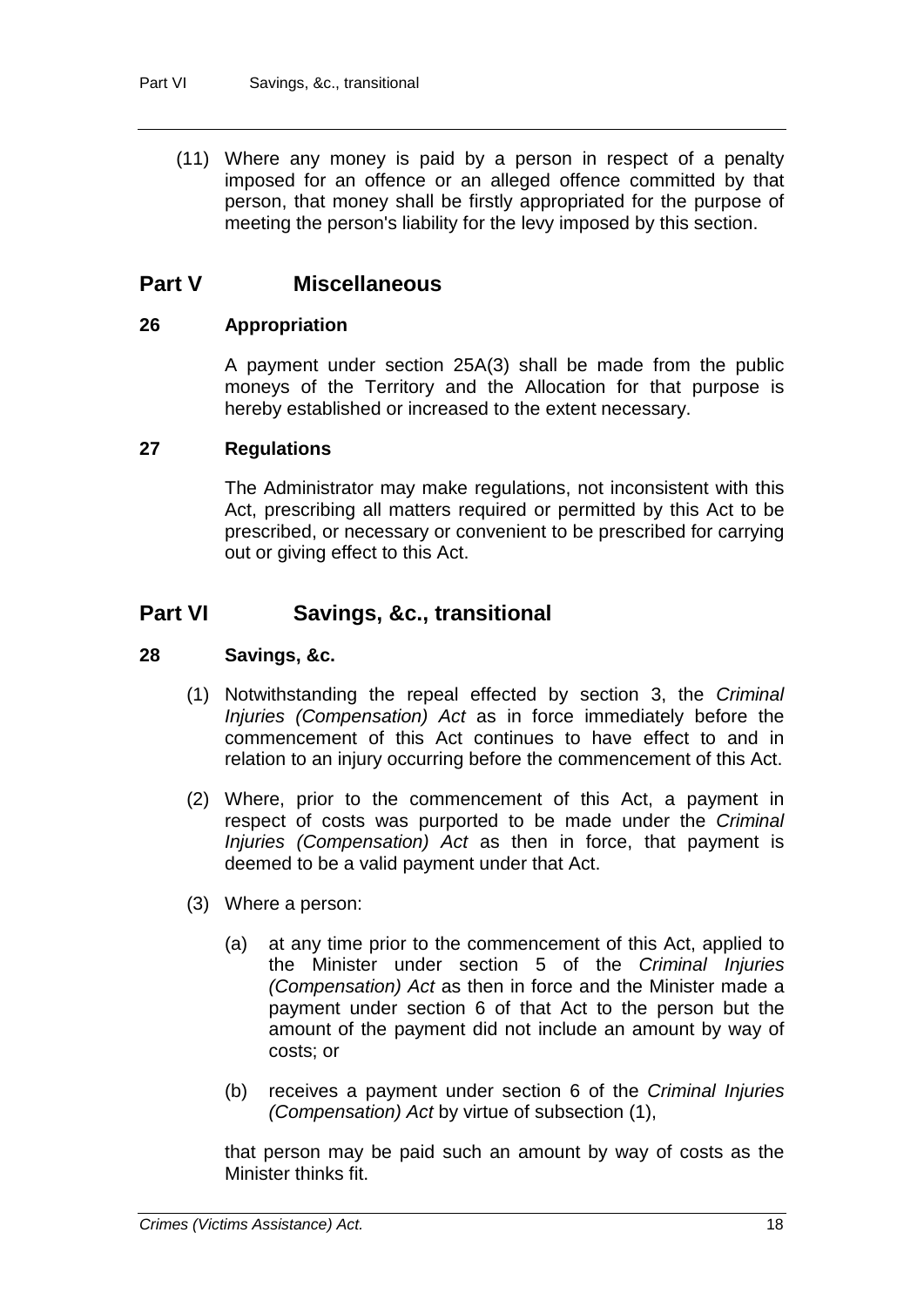#### **ENDNOTES**

**1 KEY**

Key to abbreviations

| $amd = amended$         | $od = order$                        |
|-------------------------|-------------------------------------|
| $app = appendix$        | $om = omitted$                      |
| $bl = by-law$           | $pt = Part$                         |
| $ch = Chapter$          | $r =$ regulation/rule               |
| $cl = clause$           | $rem = remainder$                   |
| div = Division          | renum = renumbered                  |
| $exp = expires/expired$ | $rep = repeated$                    |
| $f = form$              | $s = section$                       |
| Gaz = Gazette           | $sch = Schedule$                    |
| $h dg =$ heading        | $sdiv = Subdivision$                |
| ins = inserted          | <b>SL = Subordinate Legislation</b> |
| It = $long$ title       | sub = substituted                   |
| $nc = not$ commenced    |                                     |

## **2 LIST OF LEGISLATION**

| Crimes Compensation Act 1982 (Act No. 46, 1982)                  |                                           |  |
|------------------------------------------------------------------|-------------------------------------------|--|
| Assent date                                                      | 29 June 1982                              |  |
| Commenced                                                        | 28 January 1983 (Gaz S5, 28 January 1983) |  |
| $I_{out}$ Officers Amendment Ast (No. 3) 4006 (Ast No. 40, 4006) |                                           |  |

## *Law Officers Amendment Act (No. 2) 1986* **(Act No. 48, 1986)**

| Assent date | 10 December 1986                             |
|-------------|----------------------------------------------|
| Commenced   | 19 December 1986 (Gaz S87, 17 December 1986) |

# *Local Court (Consequential Amendments) Act 1989* **(Act No. 14, 1989)**

Assent date 5 June 1989<br>Commenced 1 January 19 Commenced 1 January 1991 (s 2, s 2 *Local Court Act 1989* (Act No. 31, 1989) and *Gaz* G49, 12 December 1990, p 2)

#### *Crimes Compensation Amendment Act 1989* **(Act No. 83, 1989)**

| Assent date | 22 December 1989                       |
|-------------|----------------------------------------|
| Commenced   | 1 August 1990 (Gaz S47, 1 August 1990) |

## *De Facto Relationships (Miscellaneous Amendments) Act 1991* **(Act No. 82, 1991)** Assent date 24 December 1991<br>Commenced 1 January 1992 (s 2

| Commenced | 1 January 1992 (s 2) |
|-----------|----------------------|
|-----------|----------------------|

#### *Financial Management (Consequential Amendments) Act 1995* **(Act No. 5, 1995)** Assent date 21 March 1995<br>Commenced 1 April 1995 (s) 1 April 1995 (s 2, s 2 Financial Management Act 1995 (Act No. 4, 1995) and *Gaz* S13, 31 March 1995)

## *Sentencing (Consequential Amendments) Act 1996* **(Act No. 17, 1996)**

| Assent date | 19 April 1996                                                |
|-------------|--------------------------------------------------------------|
| Commenced   | 1 July 1996 (s 2, s 2 Sentencing Act 1995 (Act No. 39, 1995) |
|             | and <i>Gaz</i> S15, 13 June 1996)                            |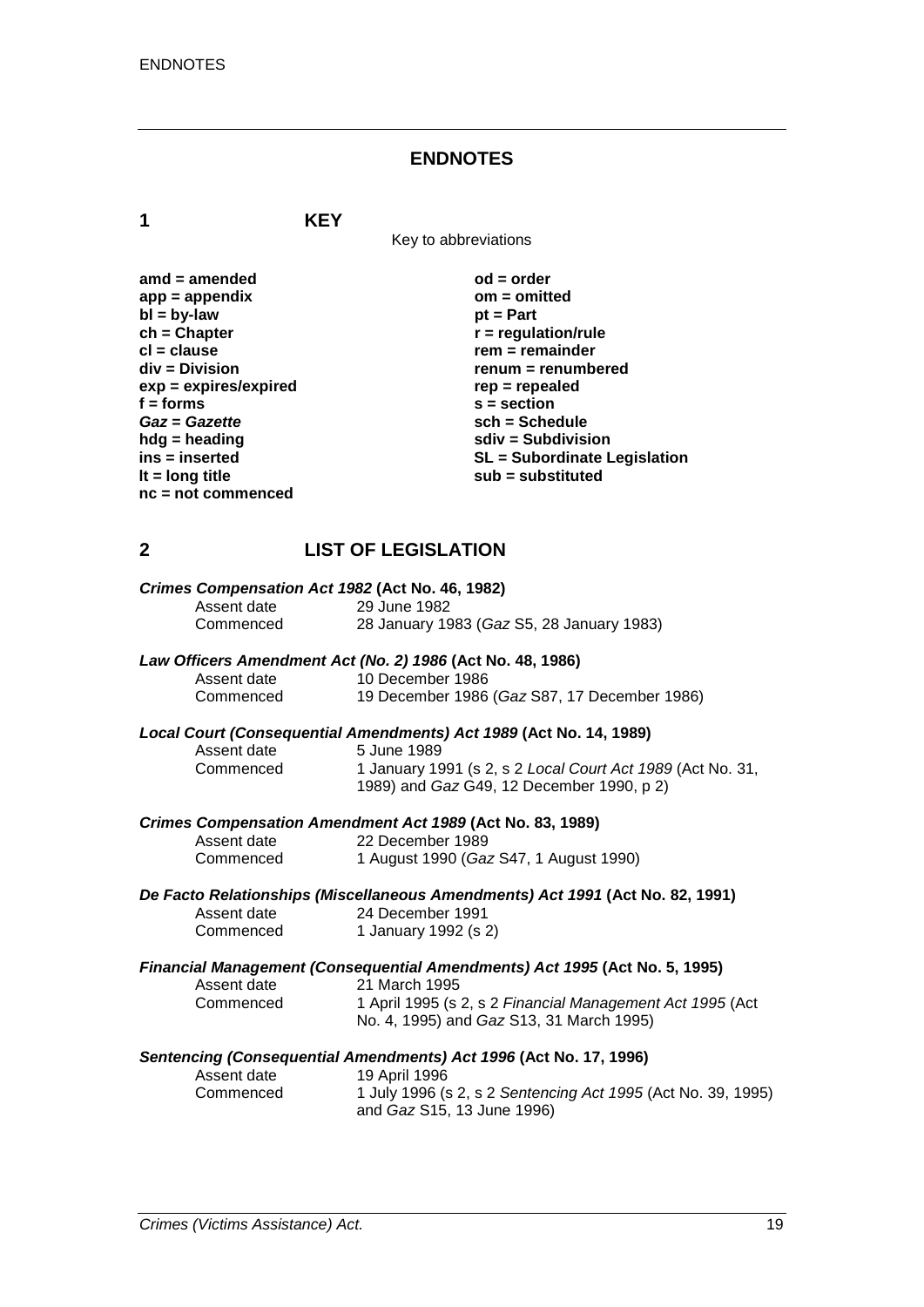# *Crimes (Victims Assistance) Amendment Act 1999* **(Act No. 13, 1999)**

Assent date 25 March 1999<br>Commenced 22 December 1

22 December 1999 (s 2, s 2 *Juvenile Justice Amendment Act 1999* (Act No. 12, 1999) and *Gaz* G50, 22 December 1999, p 3)

#### *Fines and Penalties (Recovery Consequential Amendments) Act 2001* **(Act No. 60, 2001)**

| Assent date | 11 December 2001                                           |
|-------------|------------------------------------------------------------|
| Commenced   | 1 January 2002 (s 2 and s 2 Fines and Penalties (Recovery) |
|             | Act 2001 (Act No. 59, 2001) and Gaz G50,                   |
|             | 19 December 2001, p 3)                                     |
|             |                                                            |

#### *Crimes (Victims Assistance) Amendment Act 2002* **(Act No. 57, 2002)**

| Assent date | 18 October 2002       |
|-------------|-----------------------|
| Commenced   | 1 November 2002 (s 2) |

#### *Statute Law Revision Act (No. 2) 2003* **(Act No. 44, 2003)**

| Assent date | 7 July 2003 |  |
|-------------|-------------|--|
| Commenced   | 7 July 2003 |  |

## **3 SAVINGS AND TRANSITIONAL PROVISIONS**

s 17 *Crimes (Victims Assistance) Amendment Act 2002* (Act No. 57, 2002)

## **4 LIST OF AMENDMENTS**

| It             | amd No. 83, 1989, s 4                                                       |
|----------------|-----------------------------------------------------------------------------|
| s 1            | amd No. 83, 1989, s 5                                                       |
| s 4            | amd No. 14, 1989, s 7; No. 83, 1989, s 7; No. 82, 1991, s 11; No. 57, 2002, |
|                | s 16                                                                        |
| pt II hdg      | amd No. 83, 1989, s 8                                                       |
| s <sub>5</sub> | amd No. 83, 1989, s 9; No. 82, 1991, s 11; No. 57, 2002, s 16               |
| s 6            | amd No. 48, 1986, s 9                                                       |
|                | sub No. 57, 2002, s 4                                                       |
| s 7            | sub No. 57, 2002, s 4                                                       |
| s 8            | amd No. 83, 1989, s 10; No. 82, 1991, s 11; No. 57, 2002, s 16              |
| s 9            | amd No. 83, 1989, s 11; No. 57, 2002, s 16                                  |
| s 10           | sub No. 83, 1989, s 12                                                      |
| s 10A          | ins No. 83, 1989, s 12                                                      |
|                | amd No. 57, 2002, s 5                                                       |
| s 11           | amd No. 57, 2002, s 16                                                      |
| s 12           | sub No. 83, 1989, s 13                                                      |
|                | amd No. 57, 2002, s 6                                                       |
| s 13           | sub No. 83, 1989, s 13                                                      |
|                | amd No. 57, 2002, s 7                                                       |
| s 13A          | ins No. 83, 1989, s 13                                                      |
| s 14           | sub No. 83, 1989, s 14                                                      |
| s 15           | amd No. 83, 1989, s 15; No. 57, 2002, s 8                                   |
| s 15A          | ins No. 57, 2002, s 9                                                       |
| s 16           | amd No. 48, 1986, s 9; No. 83, 1989, s 16; No. 57, 2002, s 10               |
| s 17           | amd No. 57, 2002, s 11; No. 44, 2003, s 2                                   |
| s 17A          | ins No. 57, 2002, s 12                                                      |
| s 19           | amd No. 57, 2002, s 16                                                      |
| s 20           | sub No. 83, 1989, s 17                                                      |
|                |                                                                             |